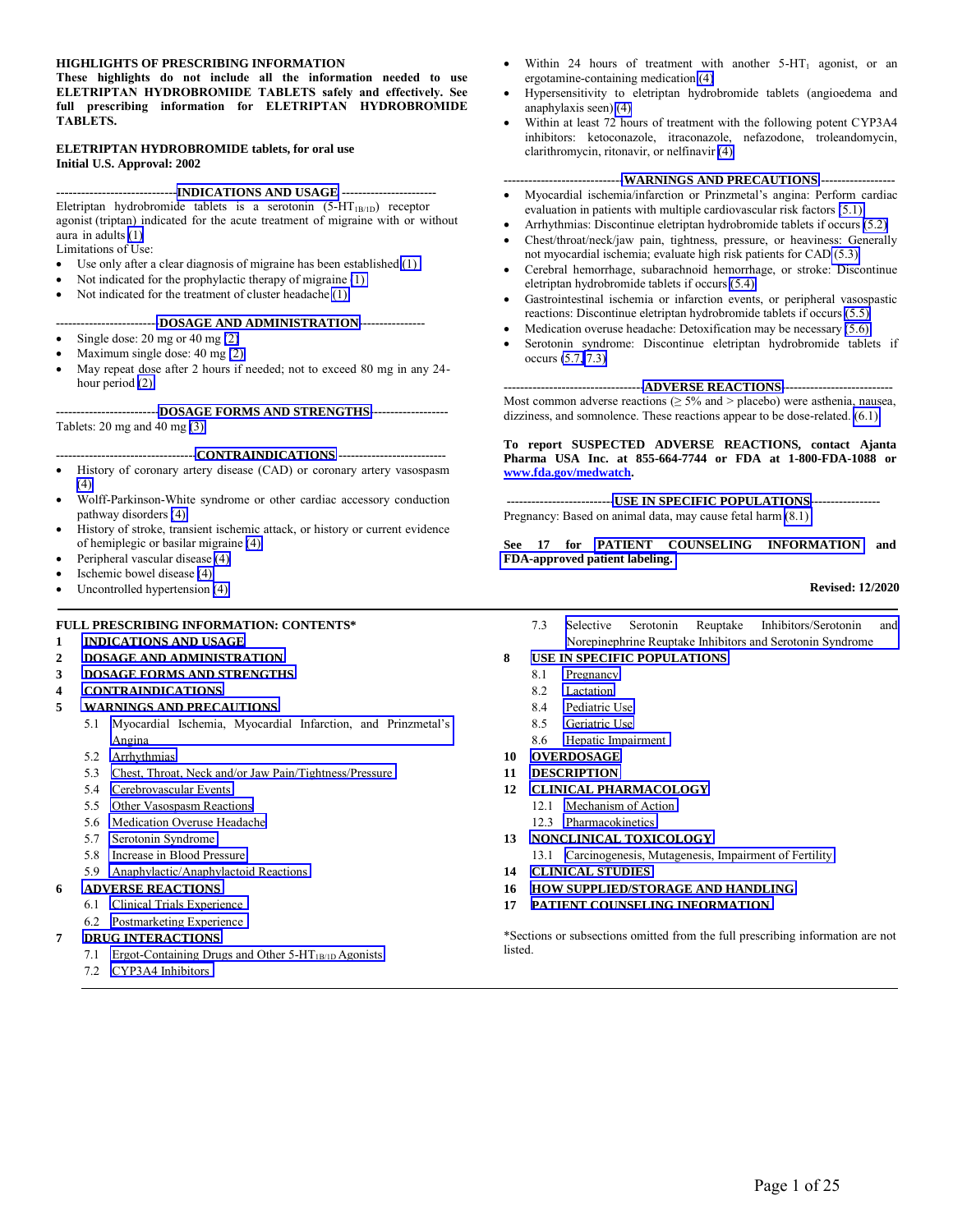# <span id="page-1-1"></span><span id="page-1-0"></span>**FULL PRESCRIBING INFORMATION**

# **1 INDICATIONS AND USAGE**

Eletriptan hydrobromide tablets are indicated for the acute treatment of migraine with or without aura in adults.

Limitations of Use:

- Use only if a clear diagnosis of migraine has been established. If a patient has no response to the first migraine attack treated with eletriptan hydrobromide tablets, reconsider the diagnosis of migraine before eletriptan hydrobromide tablets are administered to treat any subsequent attacks.
- Eletriptan hydrobromide tablets are not intended for the prevention of migraine attacks.
- Safety and effectiveness of eletriptan hydrobromide tablets have not been established for cluster headache.

## **2 DOSAGE AND ADMINISTRATION**

The maximum recommended single dose is 40 mg.

In controlled clinical trials, single doses of 20 mg and 40 mg were effective for the acute treatment of migraine in adults. A greater proportion of patients had a response following a 40 mg dose than following a 20 mg dose *[see Clinical Studies [\(14\)\]](#page-12-0)*.

If the migraine has not resolved by 2 hours after taking eletriptan hydrobromide tablets, or returns after transient improvement, a second dose may be administered at least 2 hours after the first dose. The maximum daily dose should not exceed 80 mg.

The safety of treating an average of more than 3 migraine attacks in a 30-day period has not been established.

### **3 DOSAGE FORMS AND STRENGTHS**

*20 mg Tablets*: Orange, round, biconvex, film-coated, debossed with "E1" on one side and plain on another side.

*40 mg Tablets*: Orange, round, biconvex, film-coated, debossed with "E2" on one side and plain on another side.

## **4 CONTRAINDICATIONS**

Eletriptan hydrobromide tablets are contraindicated in patients with:

• Ischemic coronary artery disease (CAD) (angina pectoris, history of myocardial infarction, or documented silent ischemia) or coronary artery vasospasm, including Prinzmetal's angina *[see Warnings and Precautions [\(5.1\)\]](#page-2-1).*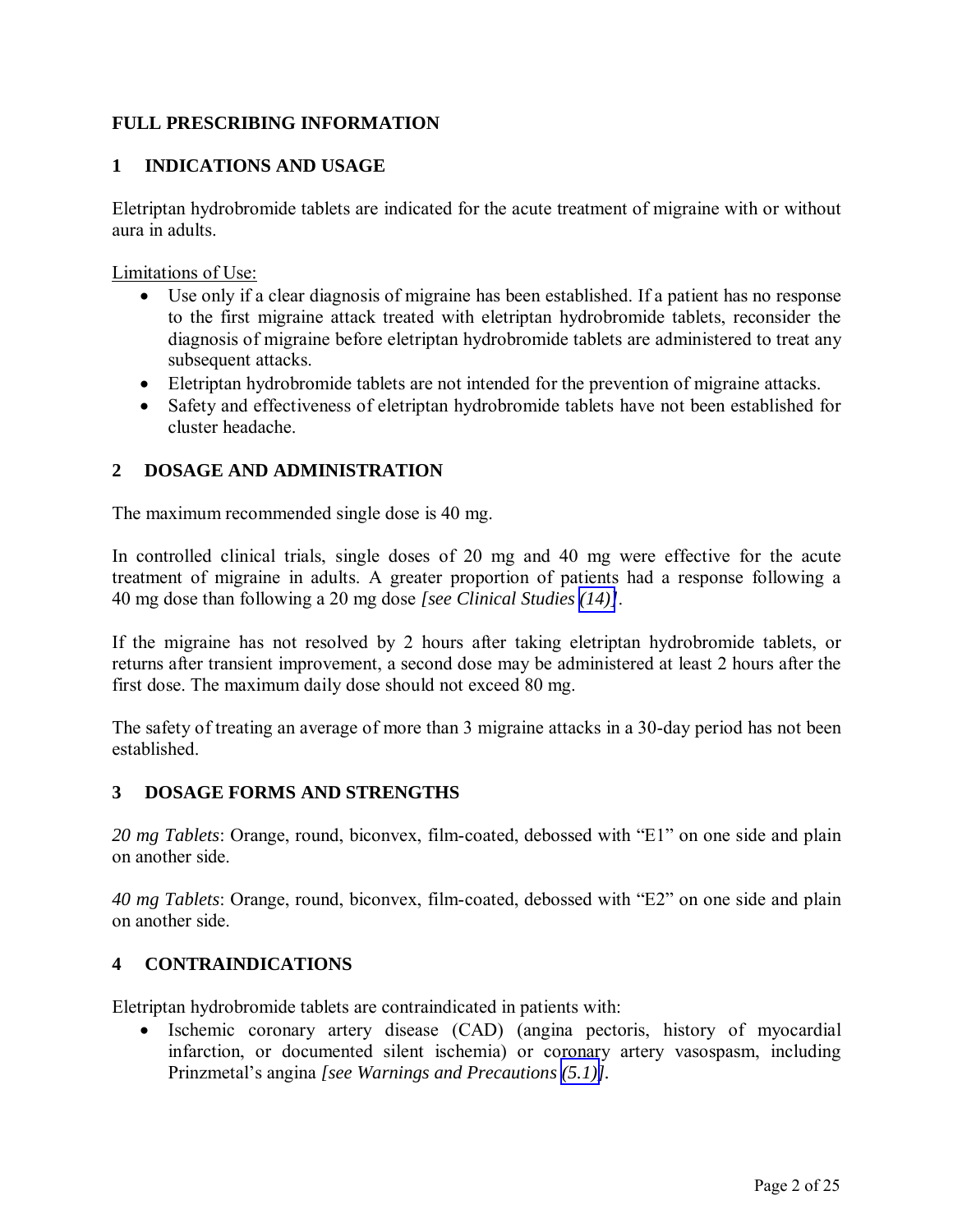- <span id="page-2-1"></span><span id="page-2-0"></span> Wolff-Parkinson-White syndrome or arrhythmias associated with other cardiac accessory conduction pathway disorders *[see Warnings and Precautions [\(5.2\)\].](#page-2-1)*
- History of stroke, transient ischemic attack (TIA), or history or current evidence of hemiplegic or basilar migraine because these patients are at a higher risk of stroke *[see Warnings and Precautions [\(5.4\)\].](#page-3-0)*
- Peripheral vascular disease *[see Warnings and Precautions [\(5.5\)\]](#page-3-1).*
- Ischemic bowel disease *[see Warnings and Precautions (5.5)]*.
- Uncontrolled hypertension *[see Warnings and Precautions [\(5.8\)\].](#page-4-1)*
- Recent use (i.e., within 24 hours) of another 5-hydroxytryptamine<sub>1</sub> (5-HT<sub>1</sub>) agonist, ergotamine-containing medication, or ergot-type medication such as dihydroergotamine (DHE) or methysergide *[see Drug Interactions [\(7.1\)\]](#page-6-1)*.
- Hypersensitivity to eletriptan hydrobromide tablets (angioedema and anaphylaxis seen) *[see Warnings and Precautions [\(5.9\)\].](#page-4-1)*
- Recent use (i.e., within at least 72 hours) of the following potent CYP3A4 inhibitors: ketoconazole, itraconazole, nefazodone, troleandomycin, clarithromycin, ritonavir, or nelfinavir *[see Drug Interactions [\(7.2\)](#page-6-1) and Clinical Pharmacology [\(12.3\)\].](#page-10-0)*

## **5 WARNINGS AND PRECAUTIONS**

Eletriptan hydrobromide tablets should only be used where a clear diagnosis of migraine has been established.

### **5.1 Myocardial Ischemia, Myocardial Infarction, and Prinzmetal's Angina**

Eletriptan hydrobromide tablets are contraindicated in patients with ischemic or vasospastic CAD. There have been rare reports of serious cardiac adverse reactions, including acute myocardial infarction, occurring within a few hours following administration of eletriptan hydrobromide tablets. Some of these reactions occurred in patients without known CAD. Eletriptan hydrobromide tablets may cause coronary artery vasospasm (Prinzmetal's angina), even in patients without a history of CAD.

Perform a cardiovascular evaluation in triptan-naive patients who have multiple cardiovascular risk factors (e.g., increased age, diabetes, hypertension, smoking, obesity, strong family history of CAD) prior to receiving eletriptan hydrobromide tablets. Do not use eletriptan hydrobromide tablets if there is evidence of CAD or coronary artery vasospasm *[see Contraindications [\(4\)\]](#page-1-1).*  For patients with multiple cardiovascular risk factors who have a negative cardiovascular evaluation, consider administering the first eletriptan hydrobromide tablets dose in a medicallysupervised setting and performing an electrocardiogram (ECG) immediately following administration of eletriptan hydrobromide tablets. For such patients, consider periodic cardiovascular evaluation in intermittent long-term users of eletriptan hydrobromide tablets.

### **5.2 Arrhythmias**

Life-threatening disturbances of cardiac rhythm including ventricular tachycardia and ventricular fibrillation leading to death have been reported within a few hours following the administration of 5-HT1 agonists. Discontinue eletriptan hydrobromide tablets if these disturbances occur.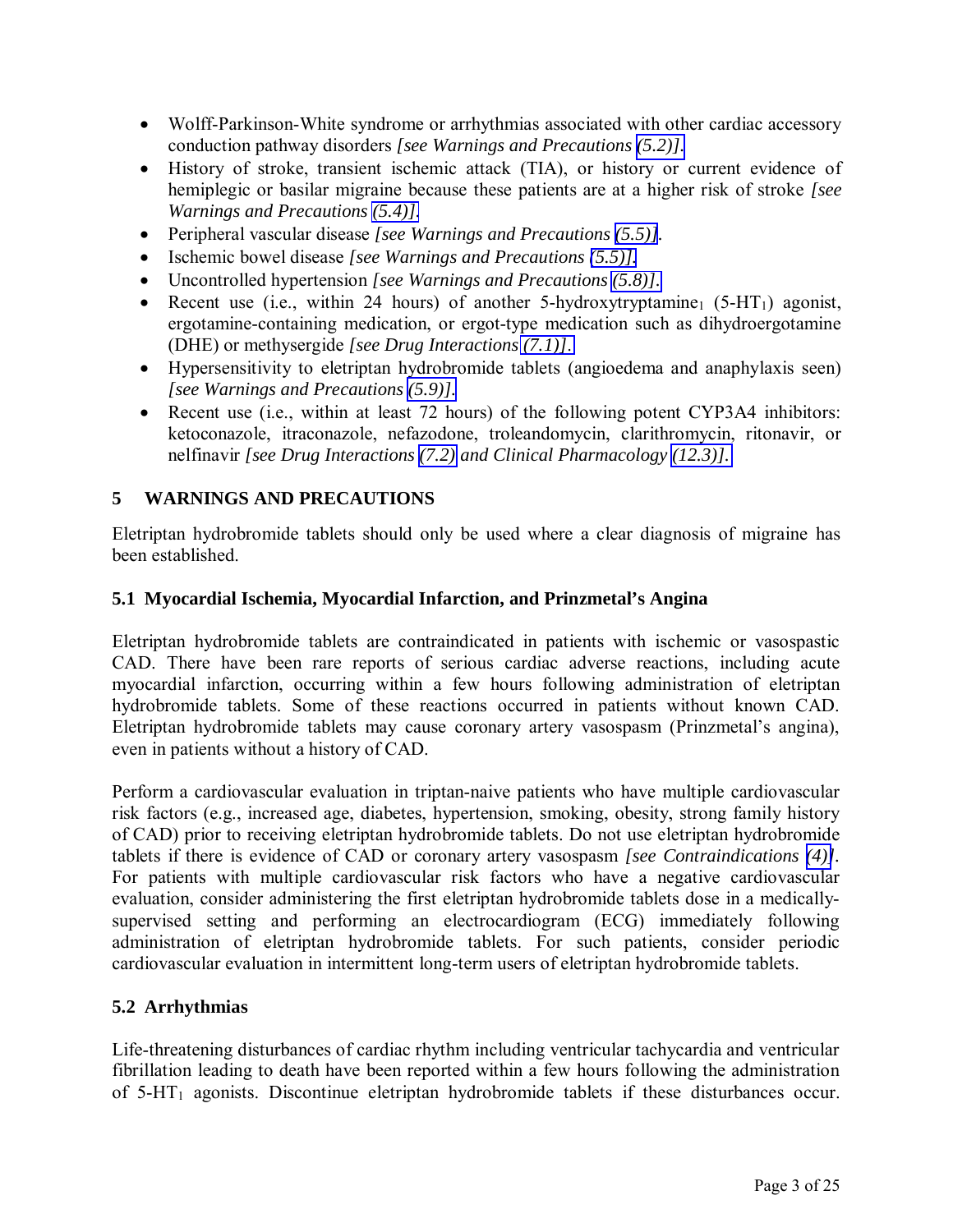<span id="page-3-1"></span><span id="page-3-0"></span>Eletriptan hydrobromide tablets are contraindicated in patients with Wolff-Parkinson-White syndrome or arrhythmias associated with other cardiac accessory conduction pathway disorders *[see Contraindications [\(4\)\].](#page-1-1)* 

## **5.3 Chest, Throat, Neck and/or Jaw Pain/Tightness/Pressure**

Sensations of tightness, pain, and pressure in the chest, throat, neck, and jaw commonly occur after treatment with eletriptan hydrobromide tablets and are usually non-cardiac in origin. However, perform a cardiac evaluation if these patients are at high cardiac risk. Eletriptan hydrobromide tablets are contraindicated in patients with CAD or Prinzmetal's variant angina *[see Contraindications [\(4\)\].](#page-1-1)* 

## **5.4 Cerebrovascular Events**

Cerebral hemorrhage, subarachnoid hemorrhage, and stroke have occurred in patients treated with  $5-HT_1$  agonists, and some have resulted in fatalities. In a number of cases, it appears possible that the cerebrovascular events were primary, the  $5-HT_1$  agonist having been administered in the incorrect belief that the symptoms experienced were a consequence of migraine, when they were not.

Before treating headaches in patients not previously diagnosed as migraineurs, and in migraineurs who present with symptoms atypical of migraine, other potentially serious neurological conditions need to be excluded. Eletriptan hydrobromide tablets are contraindicated in patients with a history of stroke or TIA *[see Contraindications [\(4\)\].](#page-1-1)* 

### **5.5 Other Vasospasm Reactions**

Eletriptan hydrobromide tablets may cause non-coronary vasospastic reactions, such as peripheral vascular ischemia, gastrointestinal vascular ischemia and infarction (presenting with abdominal pain and bloody diarrhea), and Raynaud's syndrome. In patients who experience symptoms or signs suggestive of a vasospastic reaction following the use of any  $5-HT_1$  agonist, rule out a vasospastic reaction before receiving additional eletriptan hydrobromide tablets doses *[see Contraindications [\(4\)\].](#page-1-1)* 

### **5.6 Medication Overuse Headache**

Overuse of acute migraine drugs (e.g. ergotamine, triptans, opioids, or combination of these drugs for 10 or more days per month) may lead to exacerbation of headache (medication overuse headache). Medication overuse headache may present as migraine-like daily headaches or as a marked increase in frequency of migraine attacks. Detoxification of patients, including withdrawal of the overused acute migraine drugs and treatment of withdrawal symptoms (which often includes a transient worsening of headache) may be necessary.

### **5.7 Serotonin Syndrome**

Serotonin syndrome may occur with eletriptan hydrobromide tablets, particularly during co-administration with selective serotonin reuptake inhibitors (SSRIs), serotonin and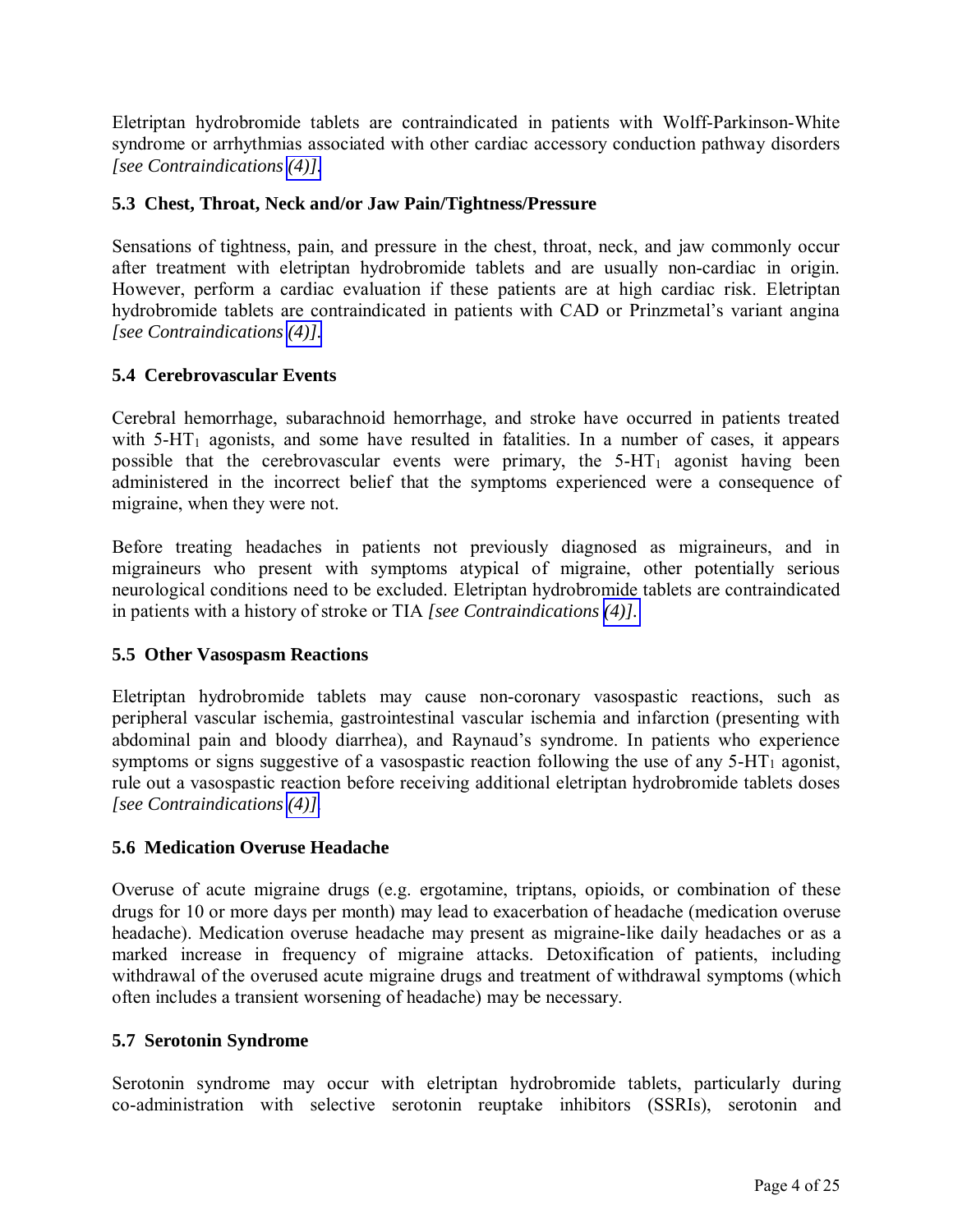<span id="page-4-1"></span><span id="page-4-0"></span>norepinephrine reuptake inhibitors (SNRIs), tricyclic antidepressants (TCAs), and monoamine oxidase (MAO) inhibitors *[see Drug Interactions [\(7.3\)\].](#page-6-1)* Serotonin syndrome symptoms may include mental status changes (e.g., agitation, hallucinations, coma), autonomic instability (e.g., tachycardia, labile blood pressure, hyperthermia), neuromuscular aberrations (e.g., hyperreflexia, incoordination), and/or gastrointestinal symptoms (e.g., nausea, vomiting, diarrhea). The onset of symptoms usually occurs within minutes to hours of receiving a new or a greater dose of a serotonergic medication. Discontinue eletriptan hydrobromide tablets if serotonin syndrome is suspected.

## **5.8 Increase in Blood Pressure**

Significant elevation in blood pressure, including hypertensive crisis with acute impairment of organ systems, has been reported on rare occasions in patients treated with  $5-HT_1$  agonists, including patients without a history of hypertension. Monitor blood pressure in patients treated with eletriptan hydrobromide tablets. Eletriptan hydrobromide tablets are contraindicated in patients with uncontrolled hypertension *[see Contraindications [\(4\)\].](#page-1-1)*

## **5.9 Anaphylactic/Anaphylactoid Reactions**

There have been reports of anaphylaxis, anaphylactoid, and hypersensitivity reactions including angioedema in patients receiving eletriptan hydrobromide tablets. Such reactions can be life threatening or fatal. In general, anaphylactic reactions to drugs are more likely to occur in individuals with a history of sensitivity to multiple allergens. Eletriptan hydrobromide tablets are contraindicated in patients with a history of hypersensitivity reaction to eletriptan hydrobromide tablets *[see Contraindications [\(4\)\].](#page-1-1)* 

## **6 ADVERSE REACTIONS**

The following adverse reactions are described elsewhere in other sections of the prescribing information:

- Myocardial ischemia and myocardial infarction, and Prinzmetal's angina *[see Warnings and Precautions [\(5.2\)\]](#page-2-1)*
- Arrhythmias *[see Warnings and Precautions [\(5.3\)\]](#page-3-1)*
- Chest, throat, neck, and/or jaw pain/tightness/pressure *[see Warnings and Precautions [\(5.4\)\]](#page-3-1)*
- Cerebrovascular events *[see Warnings and Precautions [\(5.4\)\]](#page-3-1)*
- Other vasospasm reactions *[see Warnings and Precautions [\(5.5\)\]](#page-3-1)*
- Medication overuse headache *[see Warnings and Precautions [\(5.6\)\]](#page-3-1)*
- Serotonin syndrome *[see Warnings and Precautions [\(5.7\)\]](#page-3-1)*
- Increase in blood pressure *[see Warnings and Precautions [\(5.8\)\]](#page-4-1)*
- Hypersensitivity reactions *[see Contraindications [\(4\)](#page-1-1) and Warnings and Precautions [\(5.9\)\]](#page-4-1)*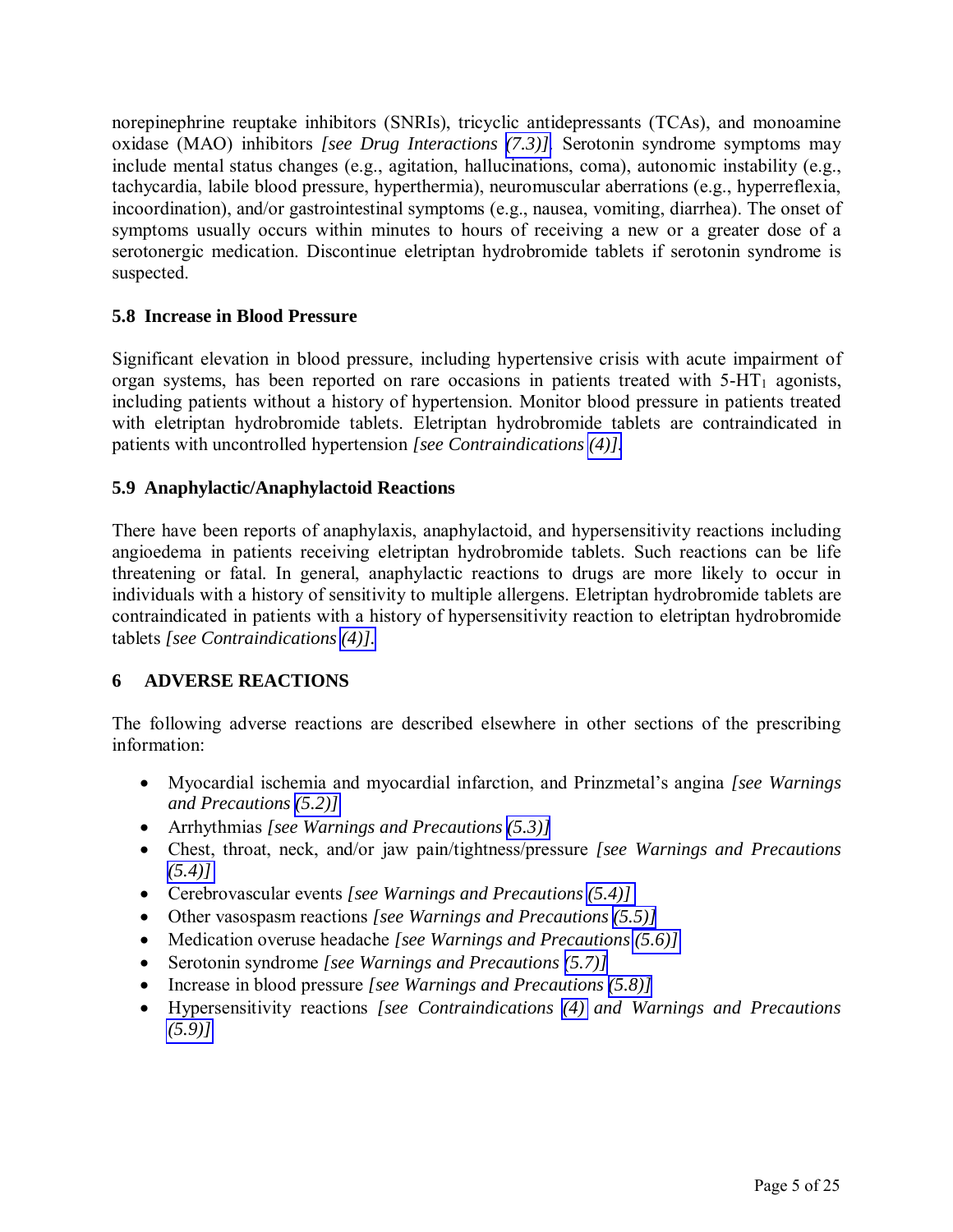## <span id="page-5-0"></span>**6.1 Clinical Trials Experience**

Because clinical studies are conducted under widely varying conditions, adverse reaction rates observed in the clinical studies of a drug cannot be directly compared to rates in the clinical studies of another drug and may not reflect the rates observed in practice.

Among 4,597 patients who treated the first migraine headache with eletriptan hydrobromide tablets in short-term placebo-controlled trials, the most common adverse reactions reported with treatment with eletriptan hydrobromide tablets were asthenia, nausea, dizziness, and somnolence. These reactions appear to be dose-related.

In long-term open-label studies where patients were allowed to treat multiple migraine attacks for up to 1 year, 128 (8.3%) out of 1,544 patients discontinued treatment due to adverse reactions.

Table 1 lists adverse reactions that occurred in the subset of 5,125 migraineurs who received eletriptan doses of 20 mg, 40 mg and 80 mg or placebo in worldwide placebo-controlled clinical trials.

Only adverse reactions that were more frequent in a eletriptan hydrobromide tablets treatment group compared to the placebo group with an incidence greater than or equal to 2% are included in Table 1.

| Table 1: Adverse Reactions Incidence in Placebo-Controlled Migraine Clinical Trials:      |
|-------------------------------------------------------------------------------------------|
| Reactions Reported by $\geq$ 2% Patients Treated with Eletriptan Hydrobromide Tablets and |
| <b>More Than Placebo</b>                                                                  |

|                               |                | Eletriptan      | Eletriptan   | Eletriptan      |
|-------------------------------|----------------|-----------------|--------------|-----------------|
|                               |                | hydrobromide    | hydrobromide | hydrobromide    |
|                               |                | tablets         | tablets      | tablets         |
|                               | <b>Placebo</b> | $20 \text{ mg}$ | $40$ mg      | $80 \text{ mg}$ |
| <b>Adverse Reaction Type</b>  | $(n=988)$      | $(n=431)$       | $(n=1774)$   | $(n=1932)$      |
| <b>ATYPICAL SENSATIONS</b>    |                |                 |              |                 |
| Paresthesia                   | $2\%$          | 3%              | 3%           | 4%              |
| Flushing/feeling of warmth    | $2\%$          | $2\%$           | $2\%$        | $2\%$           |
| <b>PAIN AND PRESSURE</b>      |                |                 |              |                 |
| <b>SENSATIONS</b>             |                |                 |              |                 |
| Chest-tightness/pain/pressure | $1\%$          | $1\%$           | $2\%$        | 4%              |
| $Abdominal -$                 | $1\%$          | $1\%$           | $2\%$        | $2\%$           |
| pain/discomfort/stomach       |                |                 |              |                 |
| pain/cramps/pressure          |                |                 |              |                 |
| <b>DIGESTIVE</b>              |                |                 |              |                 |
| Dry mouth                     | 2%             | $2\%$           | 3%           | 4%              |
| Dyspepsia                     | $1\%$          | $1\%$           | $2\%$        | $2\%$           |
| Dysphagia - throat            | 0.2%           | $1\%$           | $2\%$        | 2%              |
| tightness/difficulty          |                |                 |              |                 |
| swallowing                    |                |                 |              |                 |
| Nausea                        | 5%             | 4%              | $5\%$        | 8%              |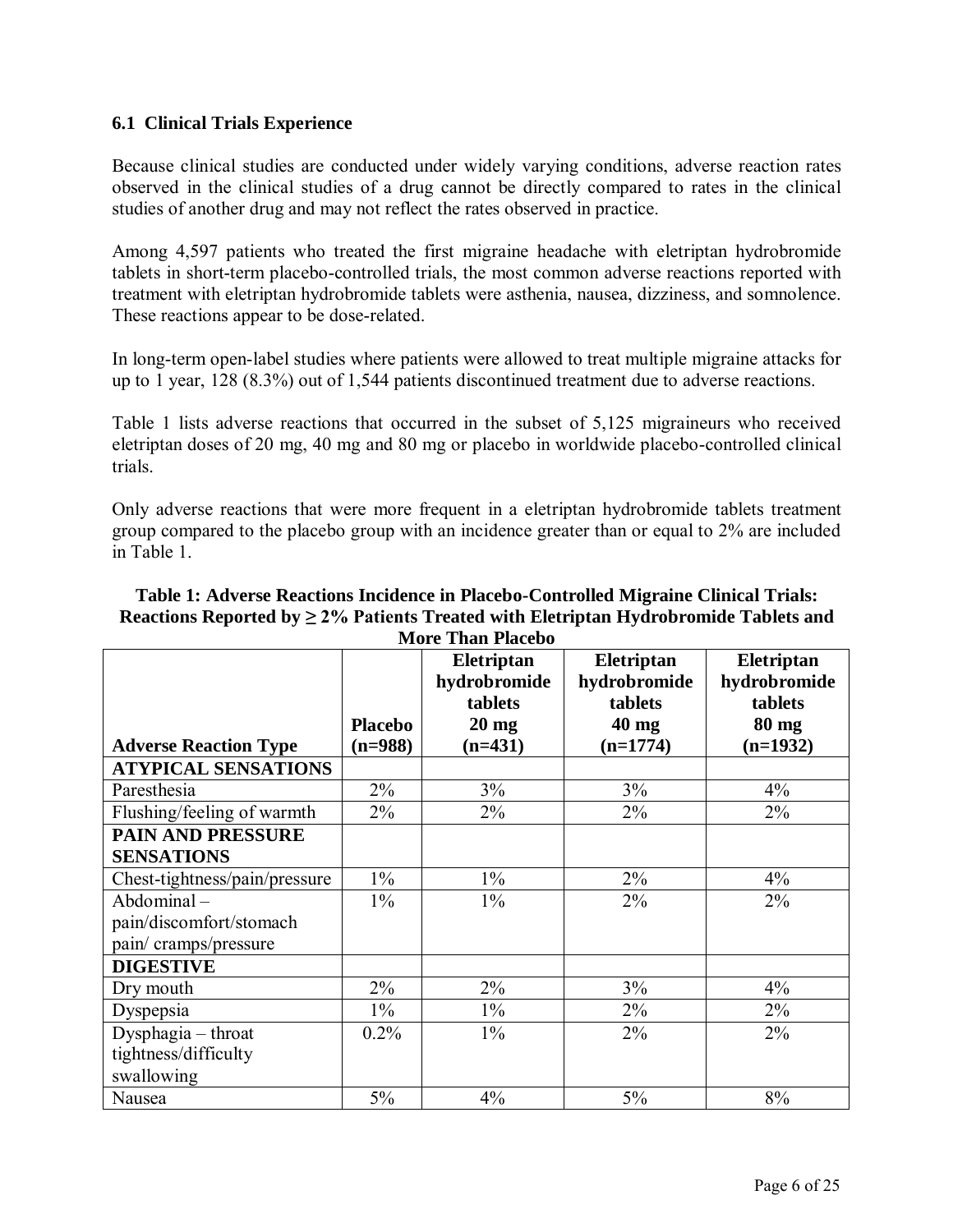<span id="page-6-2"></span><span id="page-6-1"></span><span id="page-6-0"></span>

| <b>NEUROLOGICAL</b> |       |    |    |        |
|---------------------|-------|----|----|--------|
| <b>Dizziness</b>    | 3%    | 3% | 6% | $7\%$  |
| Somnolence          | $4\%$ | 3% | 6% | $7\%$  |
| Headache            | 3%    | 4% | 3% | 4%     |
| <b>OTHER</b>        |       |    |    |        |
| Asthenia            | 3%    | 4% | 5% | $10\%$ |

The frequency of adverse reactions in clinical trials did not increase when up to 2 doses of eletriptan hydrobromide tablets were taken within 24 hours. The incidence of adverse reactions in controlled clinical trials was not affected by gender, age, or race of the patients. Adverse reaction frequencies were also unchanged by concomitant use of drugs commonly taken for migraine prophylaxis (e.g., SSRIs, beta blockers, calcium channel blockers, tricyclic antidepressants), estrogen replacement therapy or oral contraceptives.

## **6.2 Postmarketing Experience**

The following adverse reaction(s) have been identified during post approval use of eletriptan hydrobromide tablets. Because these reactions are reported voluntarily from a population of uncertain size, it is not always possible to reliably estimate their frequency or establish a causal relationship to drug exposure.

Neurological: seizure

Digestive: vomiting

## **7 DRUG INTERACTIONS**

### **7.1 Ergot-Containing Drugs Including Other 5-HT1B/1D Agonists**

Ergot-containing drugs have been reported to cause prolonged vasospastic reactions. Because these effects may be additive, use of ergotamine-containing or ergot-type medications (like dihydroergotamine [DHE] or methysergide) and eletriptan hydrobromide tablets within 24 hours of each other is contraindicated*.* Concomitant use of other 5-HT1 agonists within 24 hours of eletriptan hydrobromide tablets treatment is contraindicated *[see Contraindications [\(4\)\]](#page-1-1)*.

### **7.2 CYP3A4 Inhibitors**

Potent CYP3A4 inhibitors significantly increase the exposure of eletriptan hydrobromide tablets. Eletriptan hydrobromide tablets should not be used within at least 72 hours of treatment with potent CYP3A4 inhibitors *[see Contraindications [\(4\)](#page-1-1) and Clinical Pharmacology [\(12.3\)\]](#page-10-0)*.

## **7.3 Selective Serotonin Reuptake Inhibitors/Serotonin and Norepinephrine Reuptake Inhibitors and Serotonin Syndrome**

Cases of serotonin syndrome have been reported during co-administration of triptans and SSRIs, SNRIs, TCAs and MAO inhibitors *[see Warnings and Precautions [\(5.7\)\].](#page-3-1)*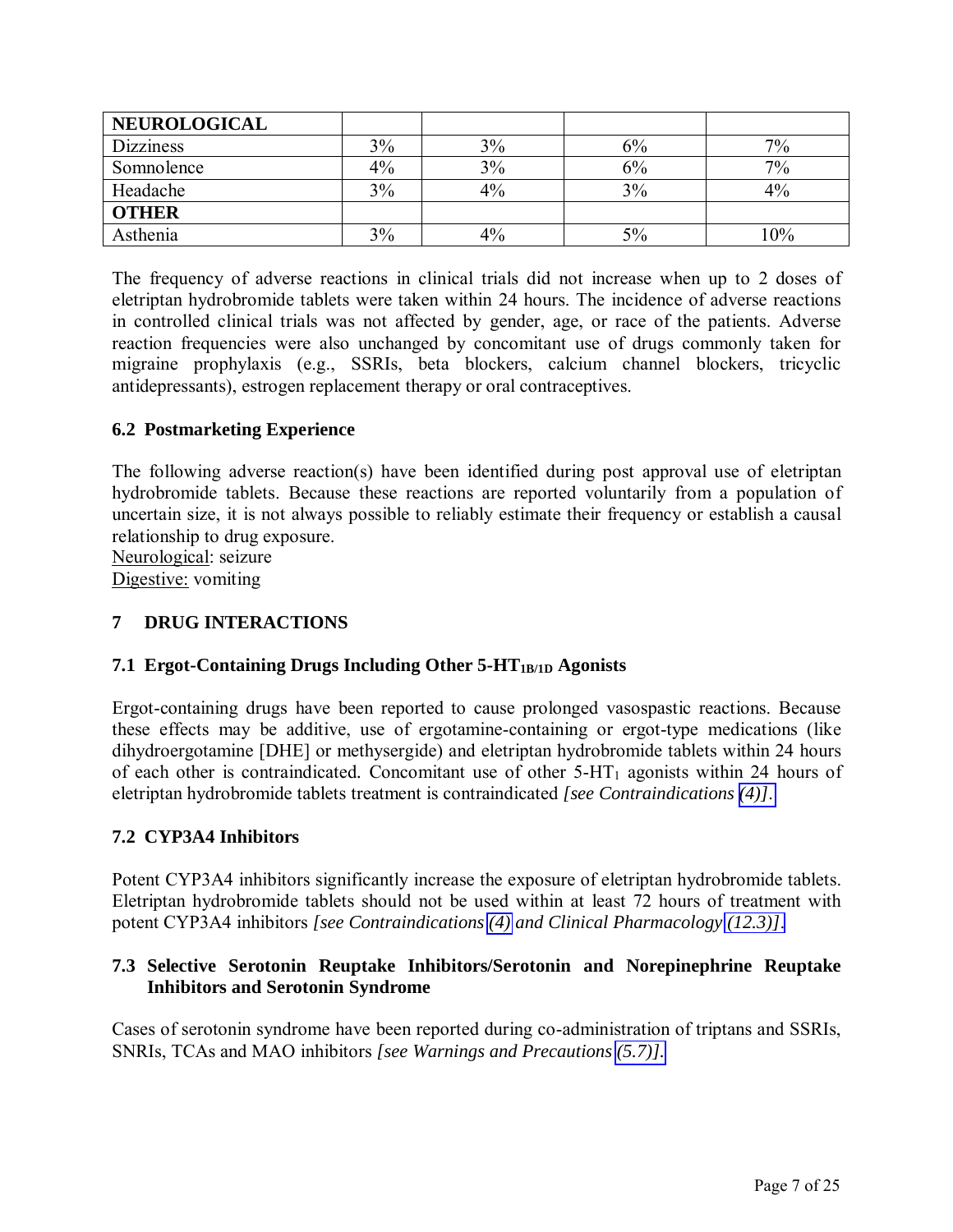## <span id="page-7-0"></span>**8 USE IN SPECIFIC POPULATIONS**

### **8.1 Pregnancy**

#### Risk Summary

Available human data on the use of eletriptan hydrobromide tablets in pregnant women are not sufficient to draw conclusions about drug-associated risk for major birth defects and miscarriage. In animal studies, oral administration of eletriptan during pregnancy or throughout pregnancy and lactation was associated with developmental toxicity (decreased fetal and pup weights, increased incidences of fetal structural abnormalities, decreased pup viability) at clinicallyrelevant doses *[\[see Data\]](#page-7-0).* 

In the U.S. general population, the estimated background risk of major birth defects and miscarriage in clinically recognized pregnancies is 2% to 4% and 15% to 20%, respectively. The reported rate of major birth defects among deliveries to women with migraine ranged from 2.2% to 2.9% and the reported rate of miscarriage was 17%, which were similar to rates reported in women without migraine.

#### Clinical Considerations

*Disease-Associated Maternal and/or Embryo/Fetal Risk:* Several studies have suggested that women with migraine may be at increased risk of preeclampsia and gestational hypertension during pregnancy.

#### Data

#### *Human Data*

A study using linked data from the Medical Birth Registry of Norway to the Norwegian Prescription Database compared pregnancy outcomes in women who redeemed prescriptions for triptans during pregnancy, as well as a migraine disease comparison group who redeemed prescriptions for triptans before pregnancy only. Of the 189 women who redeemed prescriptions for eletriptan during the first trimester, 4 (2.1%) had infants with major congenital malformations, while for the 174 women who redeemed prescriptions for eletriptan before, but not during, pregnancy, 11 (6.3%) had infants with major congenital malformations. Methodological limitations of this study, including small size of the eletriptan population and infrequent events, do not allow for thorough characterization of risk.

### *Animal Data*

When pregnant rats were administered eletriptan (0, 10, 30, or 100 mg/kg/day) during the period of organogenesis, fetal weights were decreased and the incidences of vertebral and sternebral variations were increased at 100 mg/kg/day (approximately 12 times the maximum recommended human dose [MRHD] of 80 mg/day on a mg/m<sup>2</sup> basis). The 30 and 100 mg/kg/day doses were also maternally toxic, as evidenced by decreased maternal body weight gain during gestation. The no-effect dose for adverse effects on embryofetal development in rats was 30 mg/kg/day, which is approximately 4 times the MRHD on a mg/m<sup>2</sup> basis.

When eletriptan  $(0, 5, 10, \text{or } 50 \text{ mg/kg/day})$  was orally administered to pregnant rabbits throughout organogenesis, fetal weights were decreased at 50 mg/kg/day. The incidences of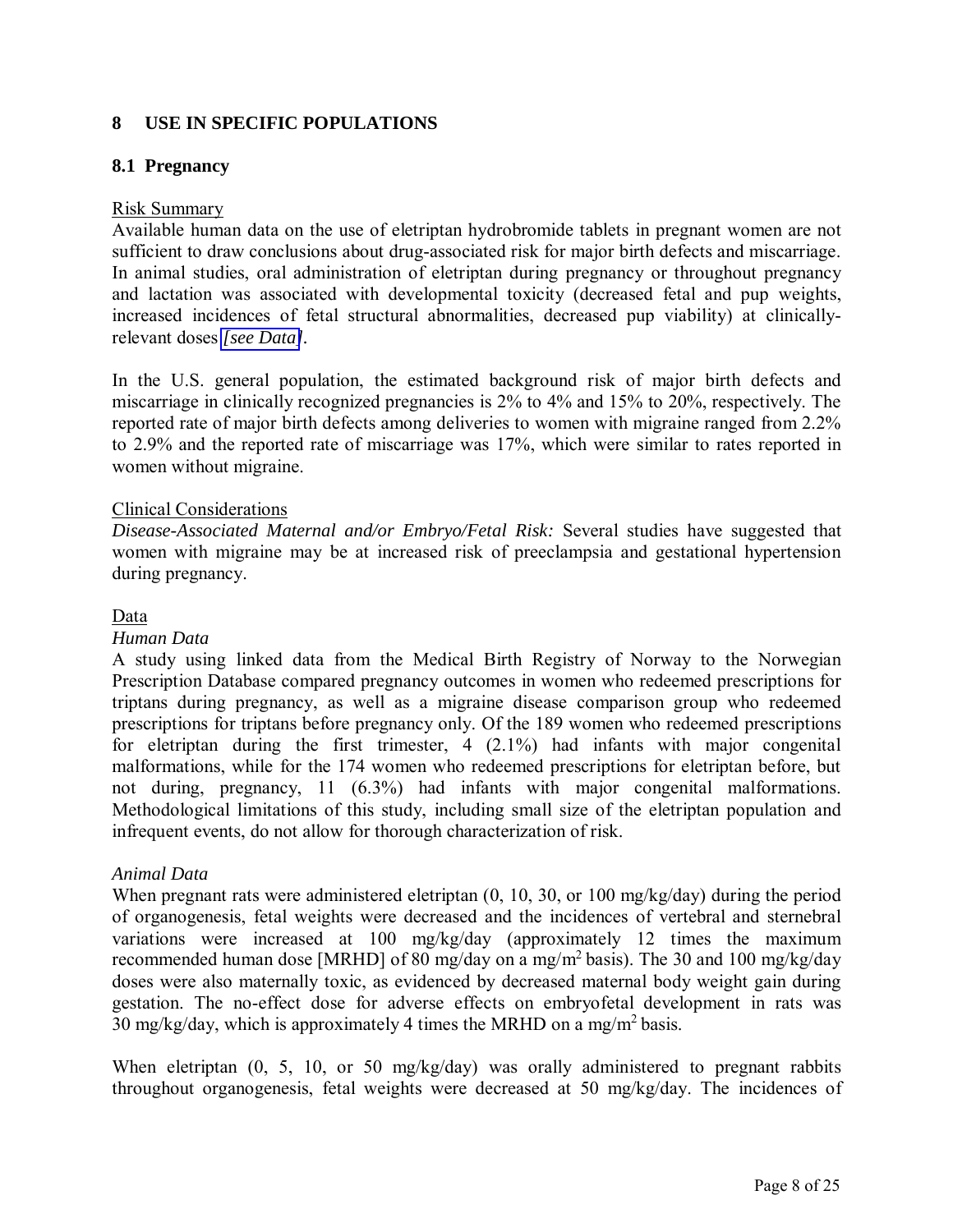<span id="page-8-0"></span>fused sternebrae and vena cava deviations were increased at all doses. Maternal toxicity was not evident at any dose. A no-effect dose for adverse effects on embryofetal development in rabbits was not established; the lowest dose tested (5 mg/kg/day) is similar to the MRHD on a mg/m<sup>2</sup> basis.

Oral administration of eletriptan (0, 5, 15, or 50 mg/kg/day) to female rats throughout pregnancy and lactation resulted in a decrease in offspring viability and body weight at the highest dose tested. The no-effect dose for adverse effects on pre- and postnatal development in rats (15 mg/kg/day) is approximately 2 times the MRHD on a mg/m<sup>2</sup> basis.

## **8.2 Lactation**

#### Risk Summary

Eletriptan is excreted in human milk. There are no data on the effects of eletriptan on the breastfed infant or the effects of eletriptan on milk production.

The developmental and health benefits of breastfeeding should be considered along with the mother's clinical need for eletriptan hydrobromide tablets and any potential adverse effects on the breastfed child from eletriptan hydrobromide tablets or from the underlying maternal condition. Infant exposure can be minimized by avoiding breastfeeding for 24 hours after treatment.

### **8.4 Pediatric Use**

Safety and effectiveness in pediatric patients have not been established.

The efficacy of eletriptan hydrobromide tablets (40 mg) in patients 11-17 was not established in a randomized, placebo-controlled trial of 274 adolescent migraineurs *[see Clinical Studies [\(14\)\]](#page-12-0)*. Adverse reactions observed were similar in nature to those reported in clinical trials in adults. Postmarketing experience with other triptans includes a limited number of reports that describe pediatric patients who have experienced clinically serious adverse reactions that are similar in nature to those reported rarely in adults. Long-term safety of eletriptan was studied in 76 adolescent patients who received treatment for up to one year. A similar profile of adverse reactions to that of adults was observed. The long-term safety of eletriptan in pediatric patients has not been established.

### **8.5 Geriatric Use**

Blood pressure was increased to a greater extent in elderly subjects than in young subjects. The pharmacokinetic disposition of eletriptan in the elderly is similar to that seen in younger adults *[see Clinical Pharmacology [\(12.3\)\]](#page-10-0)*. In clinical trials, there were no apparent differences in efficacy or the incidence of adverse reactions between patients under 65 years of age and those 65 and above.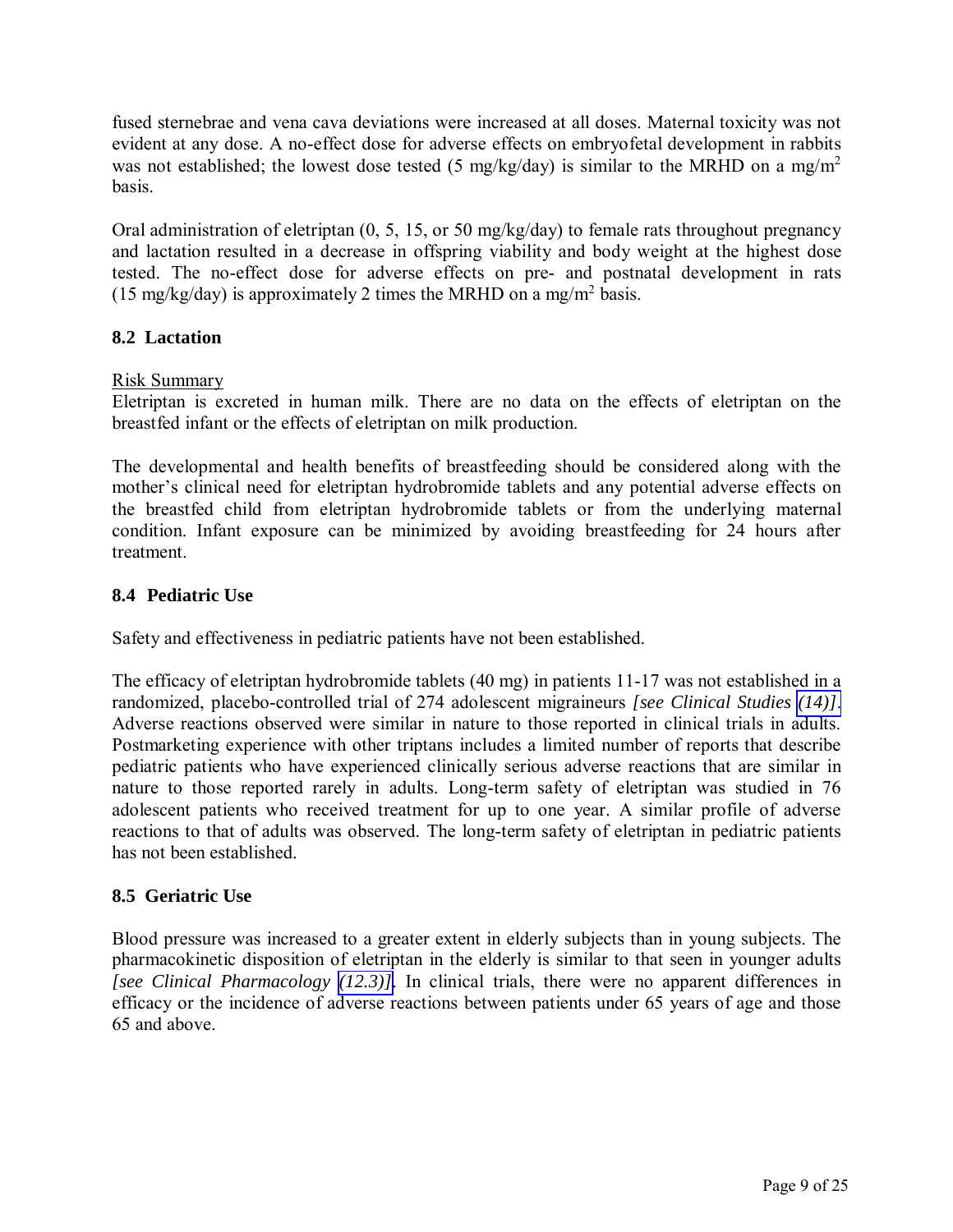### <span id="page-9-0"></span>**8.6 Hepatic Impairment**

The effect of severe hepatic impairment on eletriptan hydrobromide tablets metabolism has not been evaluated. Eletriptan hydrobromide tablets are not recommended for use in patients with severe hepatic impairment *[see Clinical Pharmacology [\(12.3\)\]](#page-10-0)*.

### **10 OVERDOSAGE**

The elimination half-life of eletriptan is about 4 hours *[see Clinical Pharmacology [\(12.3\)\]](#page-10-0)*, therefore monitoring of patients after overdose with eletriptan should continue for at least 20 hours or longer while symptoms or signs persist.

There is no specific antidote to eletriptan.

It is unknown what effect hemodialysis or peritoneal dialysis has on the serum concentration of eletriptan.

### **11 DESCRIPTION**

Eletriptan hydrobromide tablets contain eletriptan hydrobromide, which is a selective 5-hydroxytryptamine 1B/1D (5-HT1B/1D) receptor agonist. Eletriptan hydrobromide is chemically designated as (R)-3-[(1-Methyl-2-pyrrolidinyl)methyl]-5-[2-(phenylsulfonyl)ethyl]- 1H-indole monohydrobromide, and it has the following chemical structure:



The molecular formula is  $C_{22}H_{26}N_2O_2S$ . HBr, representing a molecular weight of 463.43. Eletriptan hydrobromide is a cream to pale brown powder that is readily soluble in water.

Each eletriptan hydrobromide tablet for oral administration contains 24.2 or 48.5 mg of eletriptan hydrobromide equivalent to 20 mg or 40 mg of eletriptan, respectively. Each tablet also contains the inactive ingredients microcrystalline cellulose, lactose monohydrate, croscarmellose sodium, magnesium stearate, titanium dioxide, hypromellose, triacetin, FD&C Yellow No. 6 aluminum lake.

### **12 CLINICAL PHARMACOLOGY**

#### **12.1 Mechanism of Action**

Eletriptan binds with high affinity to  $5-HT_{1B}$ ,  $5-HT_{1D}$  and  $5-HT_{1F}$  receptors, has modest affinity for 5-HT<sub>1A</sub>, 5-HT<sub>1E</sub>, 5-HT<sub>2B</sub> and 5-HT<sub>7</sub> receptors.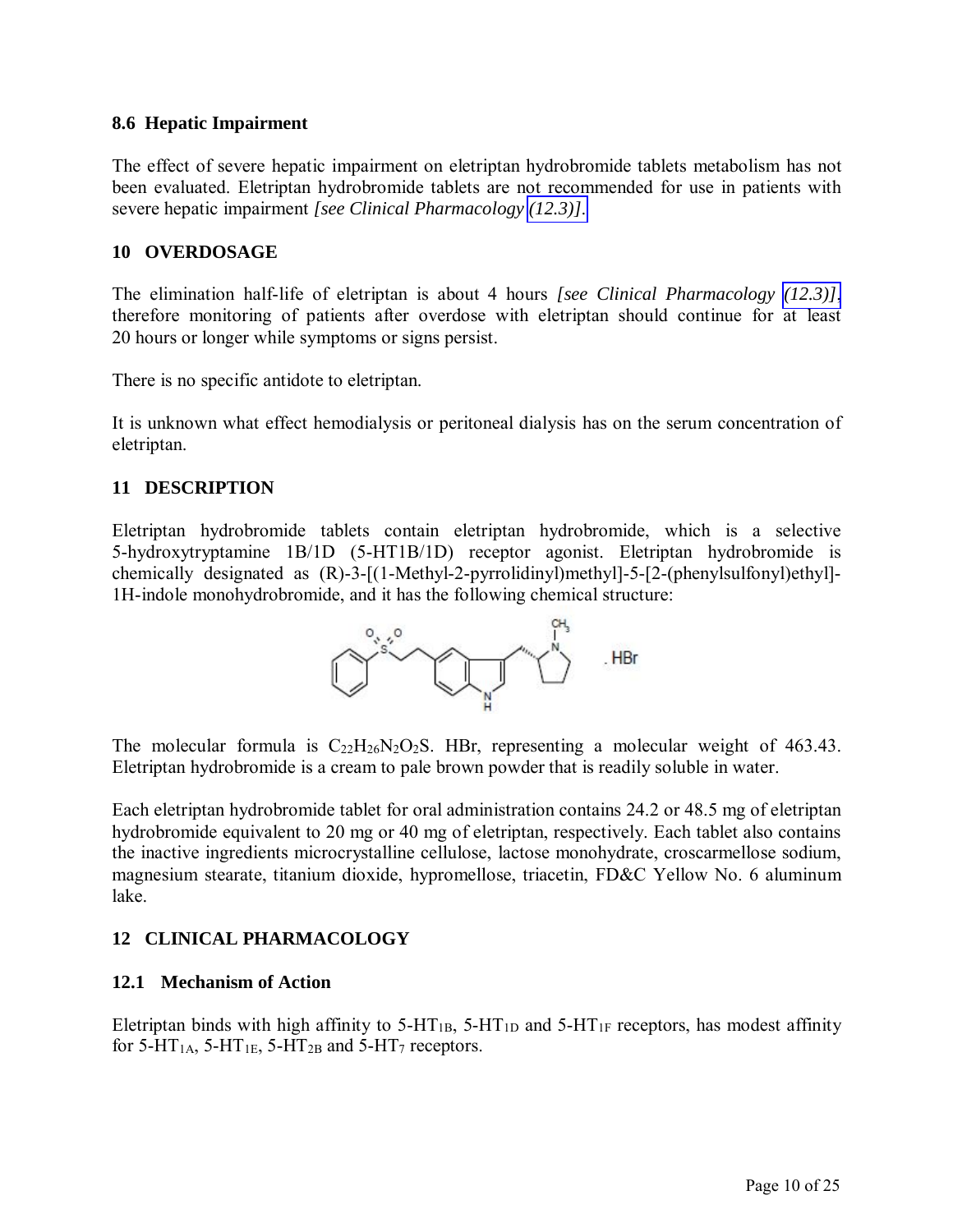<span id="page-10-0"></span>Migraines are likely due to local cranial vasodilatation and/or to the release of sensory neuropeptides (vasoactive intestinal peptide, substance P and calcitonin gene-related peptide) through nerve endings in the trigeminal system. The therapeutic activity of eletriptan hydrobromide tablets for the treatment of migraine headache is thought to be due to the agonist effects at the  $5-HT_{1B/1D}$  receptors on intracranial blood vessels (including the arterio-venous anastomoses) and sensory nerves of the trigeminal system which result in cranial vessel constriction and inhibition of pro-inflammatory neuropeptide release.

# **12.3 Pharmacokinetics**

Absorption: Eletriptan is well absorbed after oral administration with peak plasma levels occurring approximately 1.5 hours after dosing to healthy subjects. In patients with moderate to severe migraine the median  $T_{\text{max}}$  is 2.0 hours. The mean absolute bioavailability of eletriptan is approximately 50%. The oral pharmacokinetics are slightly more than dose-proportional over the clinical dose range. The AUC and  $C_{\text{max}}$  of eletriptan are increased by approximately 20 to 30% following oral administration with a high fat meal. Eletriptan hydrobromide tablets can be taken with or without food.

Distribution: The volume of distribution of eletriptan following IV administration is 138L. Plasma protein binding is moderate and approximately 85%.

Metabolism: The N-demethylated metabolite of eletriptan is the only known active metabolite. This metabolite causes vasoconstriction similar to eletriptan in animal models. Though the half-life of the metabolite is estimated to be about 13 hours, the plasma concentration of the N-demethylated metabolite is 10-20% of parent drug and is unlikely to contribute significantly to the overall effect of the parent compound.

*In vitro* studies indicate that eletriptan is primarily metabolized by cytochrome P-450 enzyme CYP3A4 *[see Contraindications [\(4\)](#page-1-1) and Drug Interactions [\(7.2\)\]](#page-6-1)*.

Elimination: The terminal elimination half-life of eletriptan is approximately 4 hours. Mean renal clearance  $CL_R$ ) following oral administration is approximately 3.9 L/h. Non-renal clearance accounts for about 90% of the total clearance.

## Specific Populations

*Age:* The pharmacokinetics of eletriptan are generally unaffected by age. Blood pressure was increased to a greater extent in elderly subjects than in young subjects *[see Use in Specific Populations [\(8.5\)\]](#page-8-0)*. The pharmacokinetic disposition of eletriptan in the elderly is similar to that seen in younger adults.

There is a statistically significant increased half-life (from about 4.4 hours to 5.7 hours) between elderly (65 to 93 years of age) and younger adult subjects (18 to 45 years of age) *[see Use in Specific Populations [\(8.5\)\]](#page-8-0)*.

*Gender:* The pharmacokinetics of eletriptan are unaffected by gender.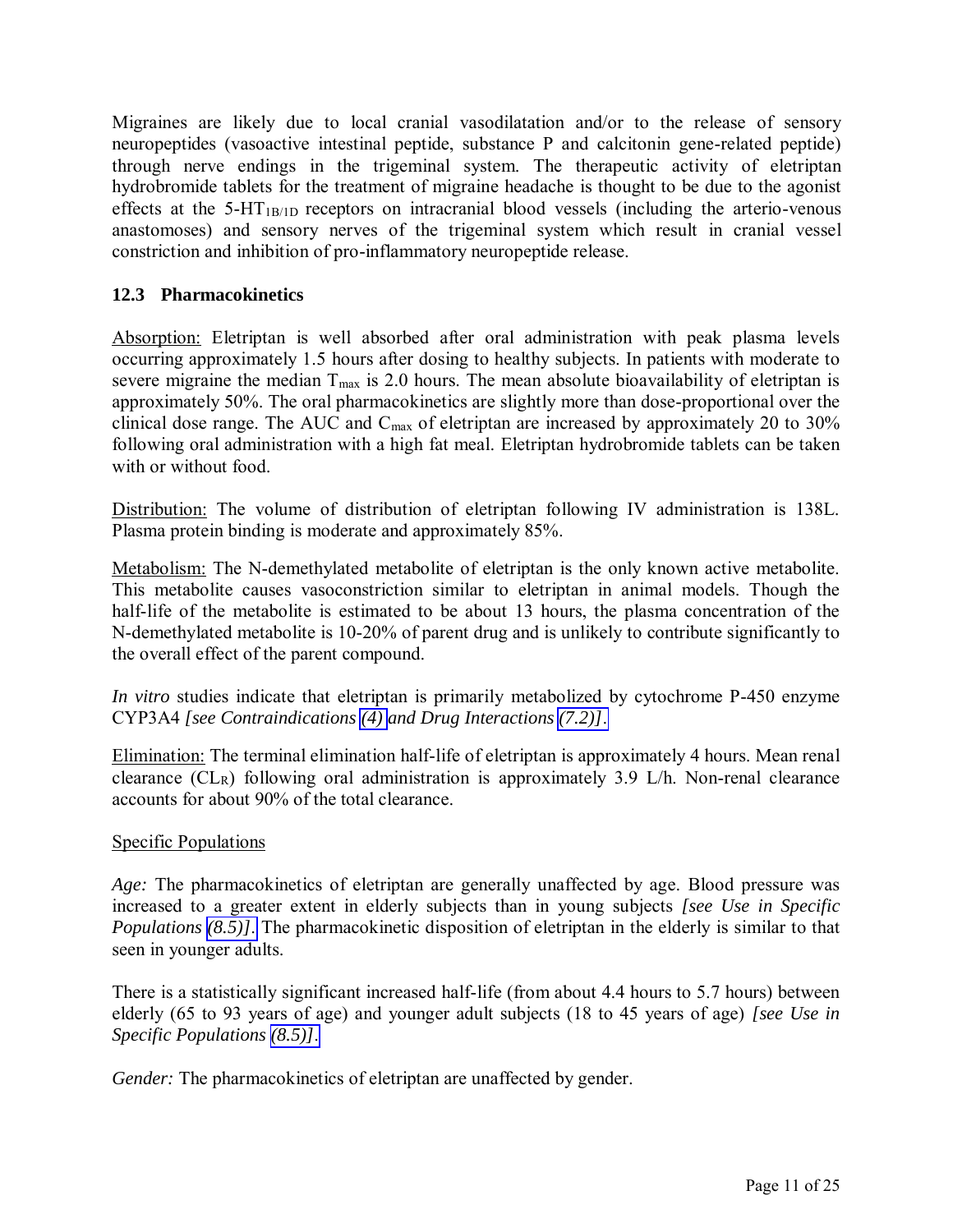*Race:* A comparison of pharmacokinetic studies run in western countries with those run in Japan has indicated an approximate 35% reduction in the exposure of eletriptan in Japanese male volunteers compared to western males. Population pharmacokinetic analysis of two clinical studies indicates no evidence of pharmacokinetic differences between Caucasians and non-Caucasian patients.

*Menstrual Cycle:* In a study of 16 healthy females, the pharmacokinetics of eletriptan remained consistent throughout the phases of the menstrual cycle.

*Renal Impairment:* There was no significant change in clearance observed in subjects with mild, moderate or severe renal impairment, though blood pressure elevations were observed in this population *[see Warnings and Precautions [\(5.8\)\]](#page-4-1)*.

*Hepatic Impairment*: Subjects with mild or moderate hepatic impairment demonstrated an increase in both AUC (34%) and half-life. The  $C_{\text{max}}$  was increased by 18%. No dose adjustment is necessary in subjects with mild or moderate hepatic impairment. The effects of severe hepatic impairment on eletriptan metabolism have not been evaluated *[see Use in Specific Populations [\(8.6\)\]](#page-9-0)*.

## Drug Interaction Studies

*CYP3A4 inhibitors: In vitro* studies have shown that eletriptan is metabolized by the CYP3A4 enzyme. A clinical study demonstrated about a 3-fold increase in  $C_{max}$  and about a 6-fold increase in the AUC of eletriptan when combined with ketoconazole. The half-life increased from 5 hours to 8 hours and the  $T_{\text{max}}$  increased from 2.8 hours to 5.4 hours. Another clinical study demonstrated about a 2-fold increase in  $C_{\text{max}}$  and about a 4-fold increase in AUC when erythromycin was co-administered with eletriptan. It has also been shown that co-administration of verapamil and eletriptan yields about a 2-fold increase in  $C_{\text{max}}$  and about a 3-fold increase in AUC of eletriptan, and that co-administration of fluconazole and eletriptan yields about a 1.4 fold increase in Cmax and about a 2-fold increase in AUC of eletriptan.

Eletriptan hydrobromide tablets are contraindicated within at least 72 hours of treatment with the following potent CYP3A4 inhibitors: ketoconazole, itraconazole, nefazodone, troleandomycin, clarithromycin, ritonavir and nelfinavir. Eletriptan hydrobromide tablets should not be used within 72 hours with drugs that have demonstrated potent CYP3A4 inhibition *[see Contraindications [\(4\)\]](#page-1-1)*.

*Propranolol:* The C<sub>max</sub> and AUC of eletriptan were increased by 10 and 33%, respectively, in the presence of propranolol. No interactive increases in blood pressure were observed. No dosage adjustment appears to be needed for patients taking propranolol.

*The effect of eletriptan on other drugs:* The effect of eletriptan on enzymes other than cytochrome P450 has not been investigated. *In vitro* human liver microsome studies suggest that eletriptan has little potential to inhibit CYP1A2, 2C9, 2E1 and 3A4 at concentrations up to 100 µM. While eletriptan has an effect on CYP2D6 at high concentration, this effect should not interfere with metabolism of other drugs when eletriptan is used at recommended doses. There is no *in vitro* or *in vivo* evidence that clinical doses of eletriptan will induce drug metabolizing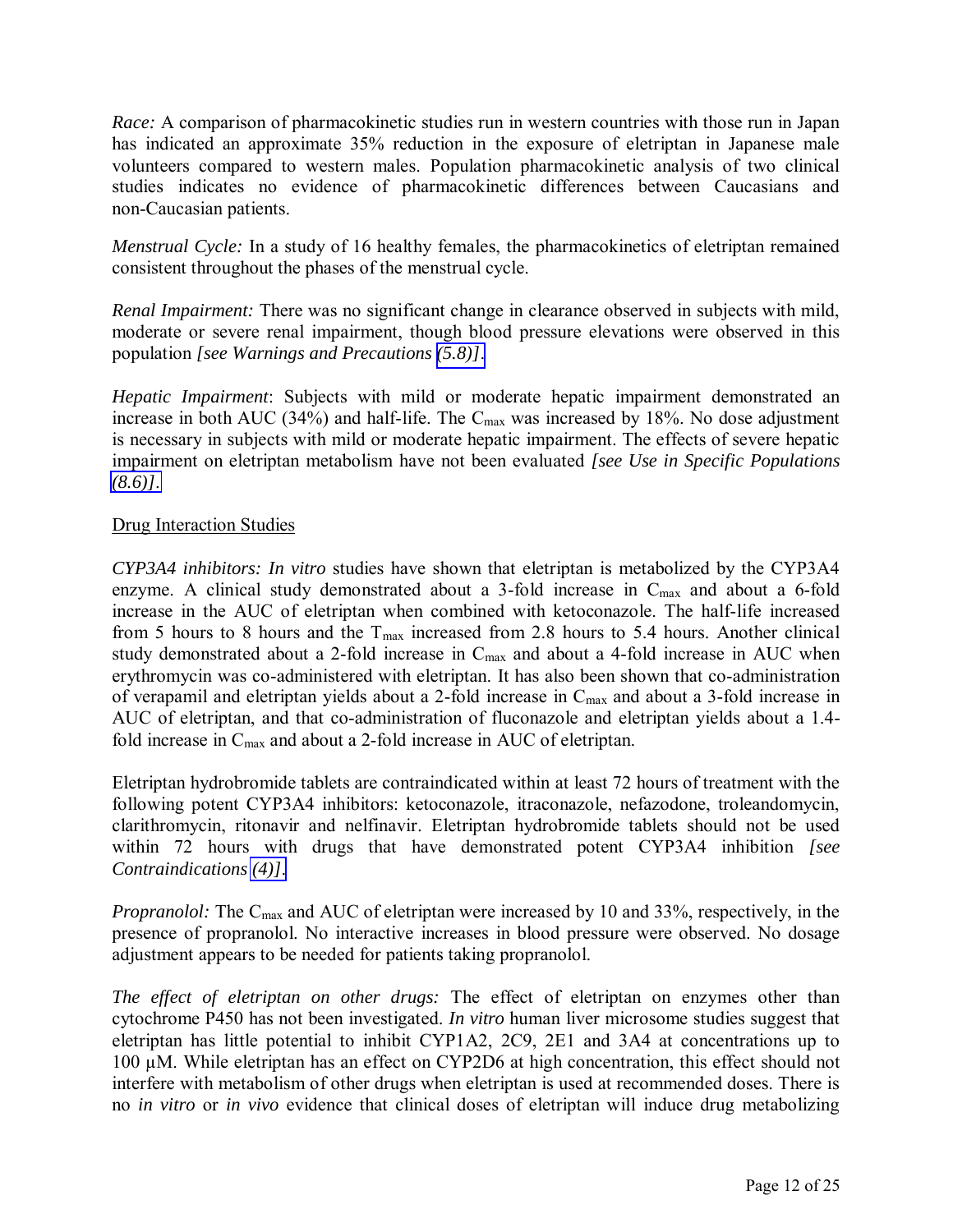<span id="page-12-0"></span>enzymes. Therefore, eletriptan is unlikely to cause clinically important drug interactions mediated by these enzymes.

# **13 NONCLINICAL TOXICOLOGY**

## **13.1 Carcinogenesis, Mutagenesis, Impairment of Fertility**

### **Carcinogenesis**

Eletriptan was administered to rats and mice in the diet for 104 weeks. In rats, the incidence of testicular interstitial cell adenomas was increased at the high dose of 75 mg/kg/day, but not at 15 mg/kg/day, a dose associated with plasma exposures (AUC) approximately 2 times that in humans at the MRHD of 80 mg/day. In mice, the incidence of hepatocellular adenomas was increased at the high dose of 400 mg/kg/day, but not a dose of 90 mg/kg/day, associated with plasma AUC approximately 7 times that in humans at the MRHD.

### **Mutagenesis**

Eletriptan was negative in *in vitro* (bacteria reverse mutation (Ames), mammalian cell gene mutation (CHO/ HGPRT), chromosomal aberration assay in human lymphocytes) and *in vivo* (mouse micronucleus) assays.

#### Impairment of Fertility

In a fertility and early embryonic development study, eletriptan (50, 100, or 200 mg/kg/day) was orally administered to male and female rats prior to and throughout mating and continuing in females to implantation. Plasma exposures (AUC) were 4, 8 and 16 times in males and 7, 14 and 28 times in females, respectively, that in humans at the MRHD. +

Prolongation of the estrous cycle and decreases in the number of corpora lutea, implants, and viable fetuses per dam were observed at 200 mg/kg/day. Male fertility parameters were not affected.

### **14 CLINICAL STUDIES**

The efficacy of eletriptan hydrobromide tablets in the acute treatment of migraines was evaluated in eight randomized, double-blind placebo-controlled studies. All eight studies used 40 mg. Seven studies evaluated an 80 mg dose and two studies included a 20 mg dose.

In all eight studies, randomized patients treated their headaches as outpatients. Seven studies enrolled adults and one study enrolled adolescents (age 11 to 17). Patients treated in the seven adult studies were predominantly female (85%) and Caucasian (94%) with a mean age of 40 years (range 18 to 78). In all studies, patients were instructed to treat a moderate to severe headache. Headache response, defined as a reduction in headache severity from moderate or severe pain to mild or no pain, was assessed up to 2 hours after dosing. Associated symptoms such as nausea, vomiting, photophobia and phonophobia were also assessed.

Maintenance of response was assessed for up to 24 hours post dose. In the adult studies, a second dose of eletriptan hydrobromide tablets or other medication was allowed 2 to 24 hours after the initial treatment for both persistent and recurrent headaches. The incidence and time to use of these additional treatments were also recorded.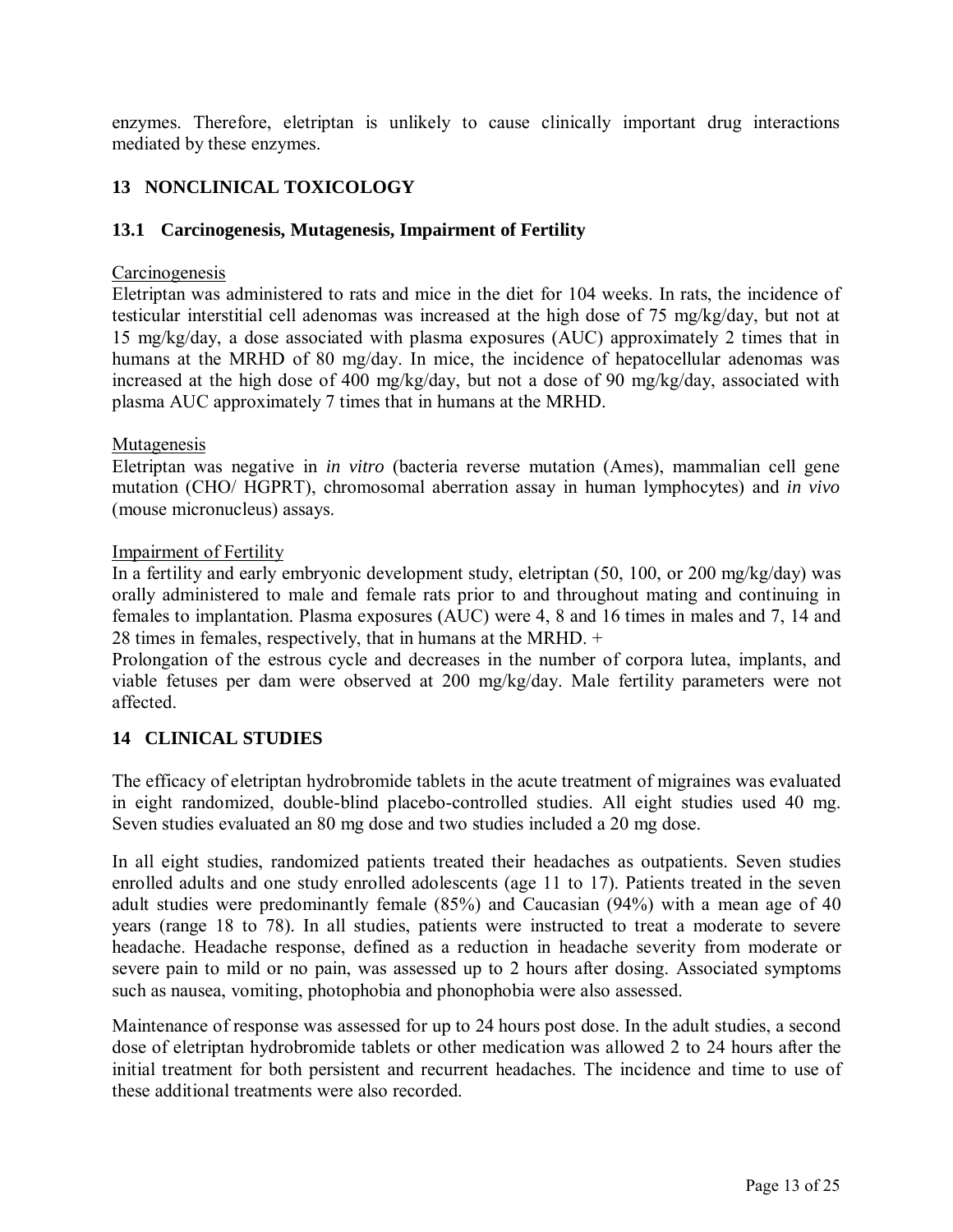In the seven adult studies, the percentage of patients achieving headache response 2 hours after treatment was significantly greater among patients receiving eletriptan hydrobromide tablets at all doses compared to those who received placebo. The two-hour response rates from these controlled clinical studies are summarized in Table 2.

| <b>2 Hours Following Treatment</b> |                |                             |                             |                             |  |
|------------------------------------|----------------|-----------------------------|-----------------------------|-----------------------------|--|
|                                    | <b>Placebo</b> | Eletriptan                  | Eletriptan                  | Eletriptan                  |  |
|                                    |                | <b>Hydrobromide tablets</b> | <b>Hydrobromide tablets</b> | <b>Hydrobromide tablets</b> |  |
|                                    |                | $20 \text{ mg}$             | $40 \text{ mg}$             | 80 mg                       |  |
| Study 1                            | 23.8%          | 54.3%*                      | 65.0%*                      | $77.1\%*$                   |  |
|                                    | $(n=126)$      | $(n=129)$                   | $(n=117)$                   | $(n=118)$                   |  |
| Study 2                            | 19.0%          | <b>NA</b>                   | $61.6\%*$                   | $64.6\%*$                   |  |
|                                    | $(n=232)$      |                             | $(n=430)$                   | $(n=446)$                   |  |
| Study 3                            | 21.7%          | 47.3%*                      | $61.9\%*$                   | 58.6%*                      |  |
|                                    | $(n=276)$      | $(n=273)$                   | $(n=281)$                   | $(n=290)$                   |  |
| Study 4                            | 39.5%          | <b>NA</b>                   | $62.3\%*$                   | $70.0\%*$                   |  |
|                                    | $(n=86)$       |                             | $(n=175)$                   | $(n=170)$                   |  |
| Study 5                            | 20.6%          | <b>NA</b>                   | 53.9%*                      | $67.9\%*$                   |  |
|                                    | $(n=102)$      |                             | $(n=206)$                   | $(n=209)$                   |  |
| Study 6                            | 31.3%          | <b>NA</b>                   | 63.9%*                      | $66.9\%*$                   |  |
|                                    | $(n=80)$       |                             | $(n=169)$                   | $(n=160)$                   |  |
| Study 7                            | 29.5%          | <b>NA</b>                   | 57.5%*                      | <b>NA</b>                   |  |
|                                    | $(n=122)$      |                             | $(n=492)$                   |                             |  |

| Table 2: Percentage of Patients with Headache Response |  |  |  |
|--------------------------------------------------------|--|--|--|
| (Mild or No Headache)                                  |  |  |  |
|                                                        |  |  |  |

 $*$  p value  $< 0.05$  vs placebo

NA - Not Applicable

Comparisons of the performance of different drugs based upon results obtained in different clinical trials are never reliable. Because studies are generally conducted at different times, with different samples of patients, by different investigators, employing different criteria and/or different interpretations of the same criteria, under different conditions (dose, dosing regimen, etc.), quantitative estimates of treatment response and the timing of response may be expected to vary considerably from study to study.

The estimated probability of achieving an initial headache response within 2 hours following treatment is depicted in [Figure 1.](#page-14-0)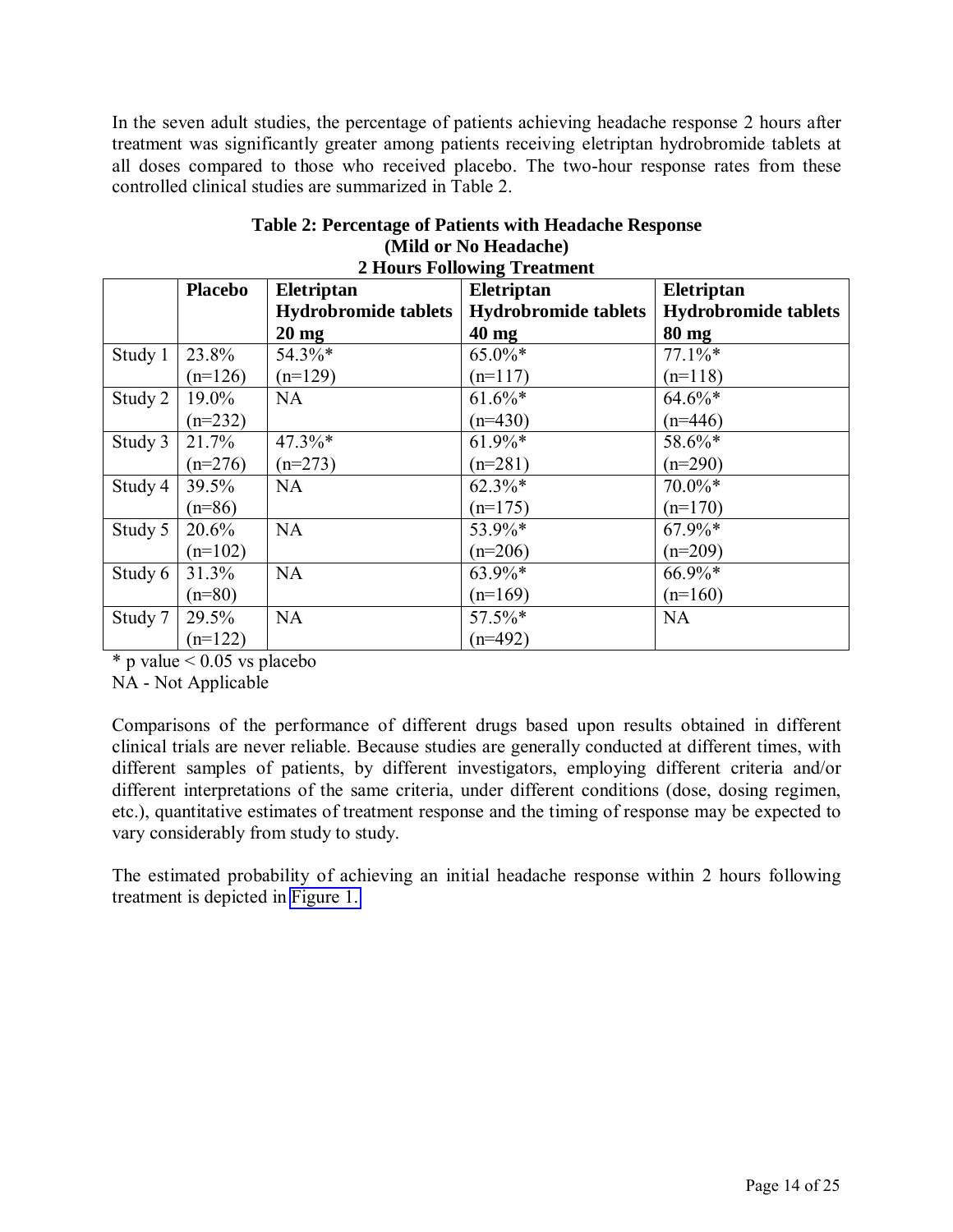<span id="page-14-0"></span>

\*Figure 1 shows the Kaplan-Meier plot of probability over time of obtaining headache response (no or mild pain) following treatment with eletriptan. The plot is based on 7 placebo-controlled, outpatient trials in adults providing evidence of efficacy (Studies 1 through 7). Patients not achieving headache response or taking additional treatment prior to 2 hours were censored at 2 hours.

For patients with migraine-associated photophobia, phonophobia, and nausea at baseline, there was a decreased incidence of these symptoms following administration of eletriptan hydrobromide tablets as compared to placebo.

Two to 24 hours following the initial dose of study treatment, patients were allowed to use additional treatment for pain relief in the form of a second dose of study treatment or other medication. The estimated probability of taking a second dose or other medications for migraine over the 24 hours following the initial dose of study treatment is summarized in Figure 2.



Figure 2: Estimated Probability of Taking a Second Dose/Other Medication Over the 24 Hours Following the First Dose\*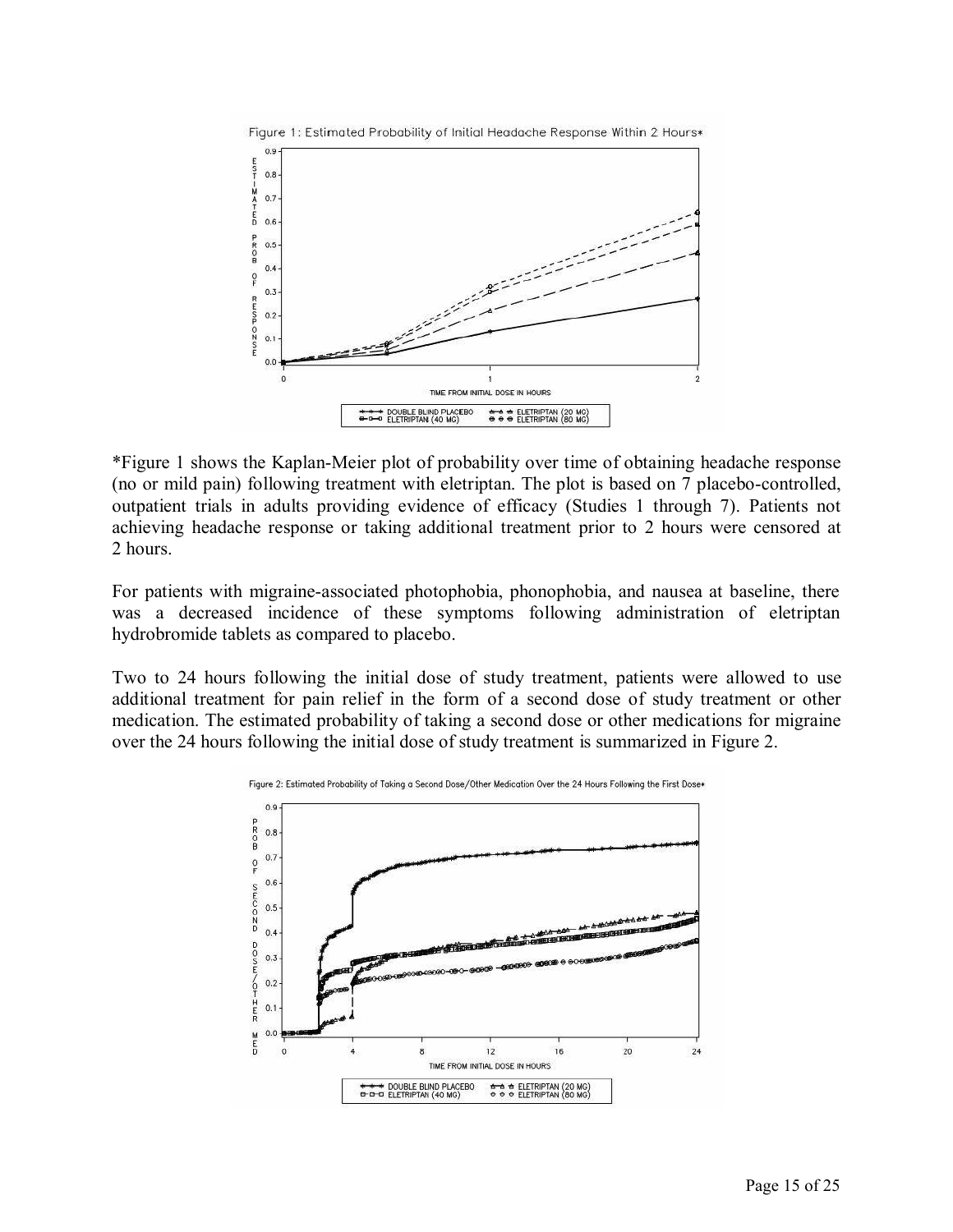<span id="page-15-0"></span>\*This Kaplan-Meier plot is based on data obtained in 7 placebo-controlled trials in adults (Studies 1 through 7). Patients were instructed to take a second dose of study medication as follows: a) in the event of no response at 2 hours (studies 2 and 4-7) or at 4 hours (study 3); b) in the event of headache recurrence within 24 hours (studies 2-7). Patients not using additional treatments were censored at 24 hours. The plot includes both patients who had headache response at 2 hours and those who had no response to the initial dose. It should be noted that the protocols did not allow re-medication within 2 hours post dose.

The efficacy of eletriptan hydrobromide tablets was unaffected by the duration of attack, gender or age of the patient, relationship to menses, or concomitant use of estrogen replacement therapy/oral contraceptives or frequently used migraine prophylactic drugs.

In a single study in adolescents  $(n=274)$ , there were no statistically significant differences between treatment groups. The headache response rate at 2 hours was 57% for both eletriptan hydrobromide tablets 40 mg and placebo.

# **16 HOW SUPPLIED/STORAGE AND HANDLING**

Eletriptan hydrobromide tablets containing 20 mg or 40 mg eletriptan (base) as the hydrobromide salt. Eletriptan hydrobromide tablets are orange, round, biconvex, film-coated tablets with appropriate debossing.

They are supplied in the following strengths and package configurations:

| Package Configuration                       | Tablet Strength (mg) | NDC Code                     | Debossing     |
|---------------------------------------------|----------------------|------------------------------|---------------|
| Carton of 6 tablets.                        |                      |                              |               |
| Single blister of 6 tablets in each carton. | $20 \text{ mg}$      | 27241-039-11   E 1 and Plain |               |
| Blister of 6 tablets                        | $20 \text{ mg}$      | 27241-039-68                 | E 1 and Plain |
| Carton of 6 tablets.                        |                      |                              |               |
| Single blister of 6 tablets in each carton. | $40 \text{ mg}$      | 27241-040-11 E 2 and Plain   |               |
| Carton of 12 tablets.                       |                      |                              |               |
| Two blisters of 6 tablets in each carton.   | $40 \text{ mg}$      | 27241-040-21                 | E 2 and Plain |
| Blister of 6 tablets                        | $40 \text{ mg}$      | 27241-040-68                 | E 2 and Plain |

Eletriptan hydrobromide tablets

Store at 20 $\degree$ C to 25 $\degree$ C (68 $\degree$ F to 77 $\degree$ F); excursions permitted between 15 $\degree$ C to 30 $\degree$ C (59 $\degree$ F to 86°F) [see USP Controlled Room Temperature].

## **17 PATIENT COUNSELING INFORMATION**

See FDA Approved Patient Labeling [\(Patient Information\)](#page-17-0) 

Myocardial Ischemia and/or Infarction, Prinzmetal's Angina, Other Vasospastic Reactions, and Cerebrovascular Events

Inform patients that eletriptan hydrobromide tablets may cause serious cardiovascular adverse reactions such as myocardial infarction or stroke, which may result in hospitalization and even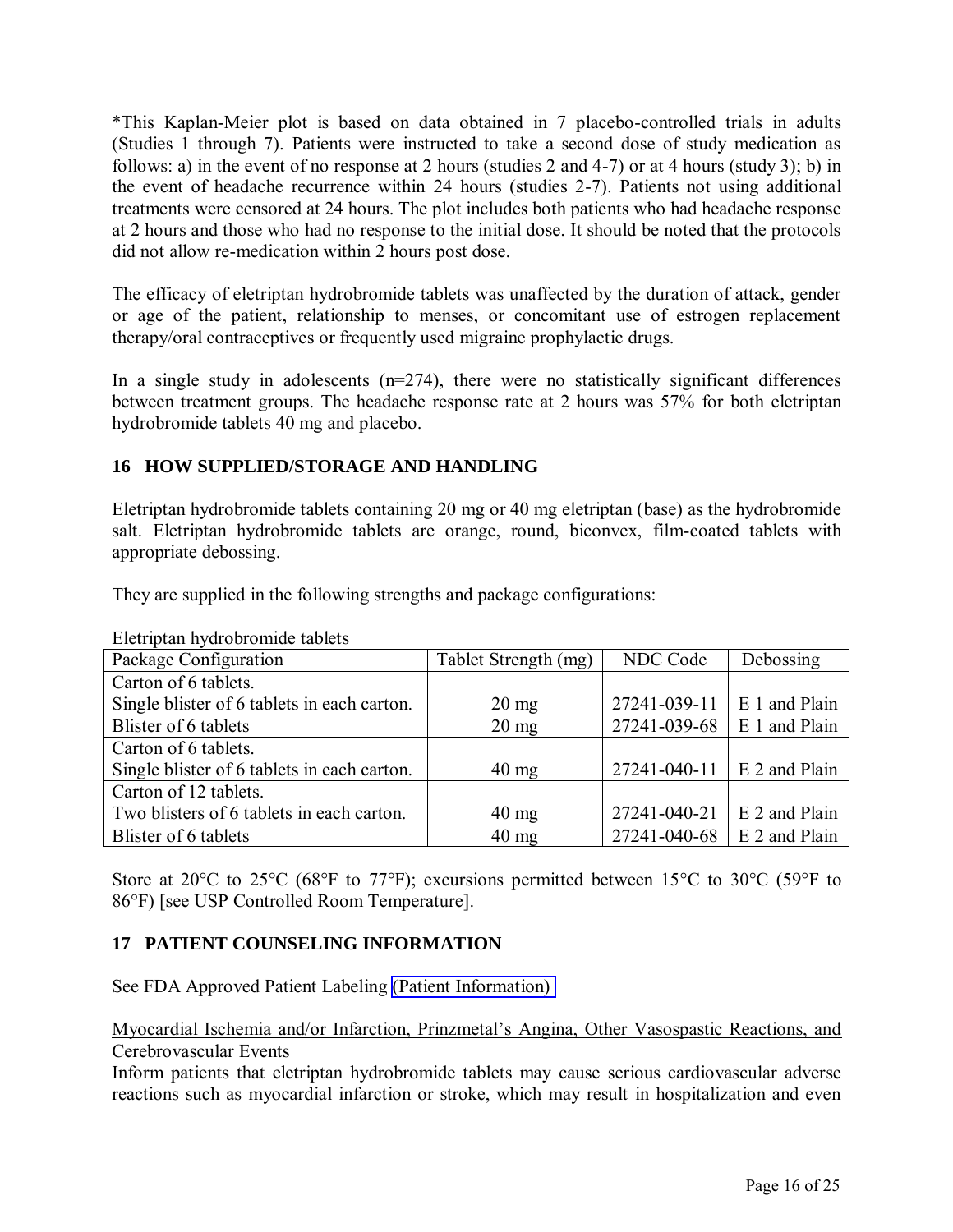death. Although serious cardiovascular reactions can occur without warning symptoms, instruct patients to be alert for the signs and symptoms of chest pain, shortness of breath, weakness, slurring of speech, and instruct them to ask for medical advice when observing any indicative sign or symptoms. Instruct patients to seek medical advice if they have symptoms of other vasospastic reactions *[see Warnings and Precautions [\(5.1, 5.2,](#page-2-1) [5.4, 5.5,](#page-3-1) and [5.8\)\].](#page-4-1)* 

#### Anaphylactic/Anaphylactoid Reactions

Inform patients that anaphylactic/anaphylactoid reactions have occurred in patients receiving eletriptan hydrobromide tablets. Such reactions can be life threatening or fatal. In general, anaphylactic reactions to drugs are more likely to occur in individuals with a history of sensitivity to multiple allergens *[see Contraindications [\(4\)\].](#page-1-1)* 

#### Medication Overuse Headache

Inform patients that use of drugs to treat acute migraines for 10 or more days per month may lead to an exacerbation of headache, and encourage patients to record headache frequency and drug use (e.g., by keeping a headache diary) *[see Warnings and Precautions [\(5.6\)\].](#page-3-1)* 

#### Serotonin Syndrome

Inform patients about the risk of serotonin syndrome with the use of eletriptan hydrobromide tablets or other triptans, particularly during combined use with selective serotonin reuptake inhibitors (SSRIs) or serotonin and norepinephrine reuptake inhibitors (SNRIs) *[see Warnings and Precautions [\(5.7\)](#page-3-1) and Drug Interactions [\(7.3\)\]](#page-6-2)*.

#### Pregnancy

Advise patients to notify their healthcare provider if they become pregnant or intend to become pregnant during therapy *[see Use in Specific Populations [\(8.1\)\].](#page-7-0)* 

#### Lactation

Inform patients to notify their healthcare provider if they are breastfeeding or plan to breastfeed *[see Use in Specific Populations [\(8.2\)\].](#page-8-0)* 

Marketed by:

**Ajanta Pharma USA Inc.**  Bridgewater, NJ 08807.

Made in INDIA

**Revised: 12/2020**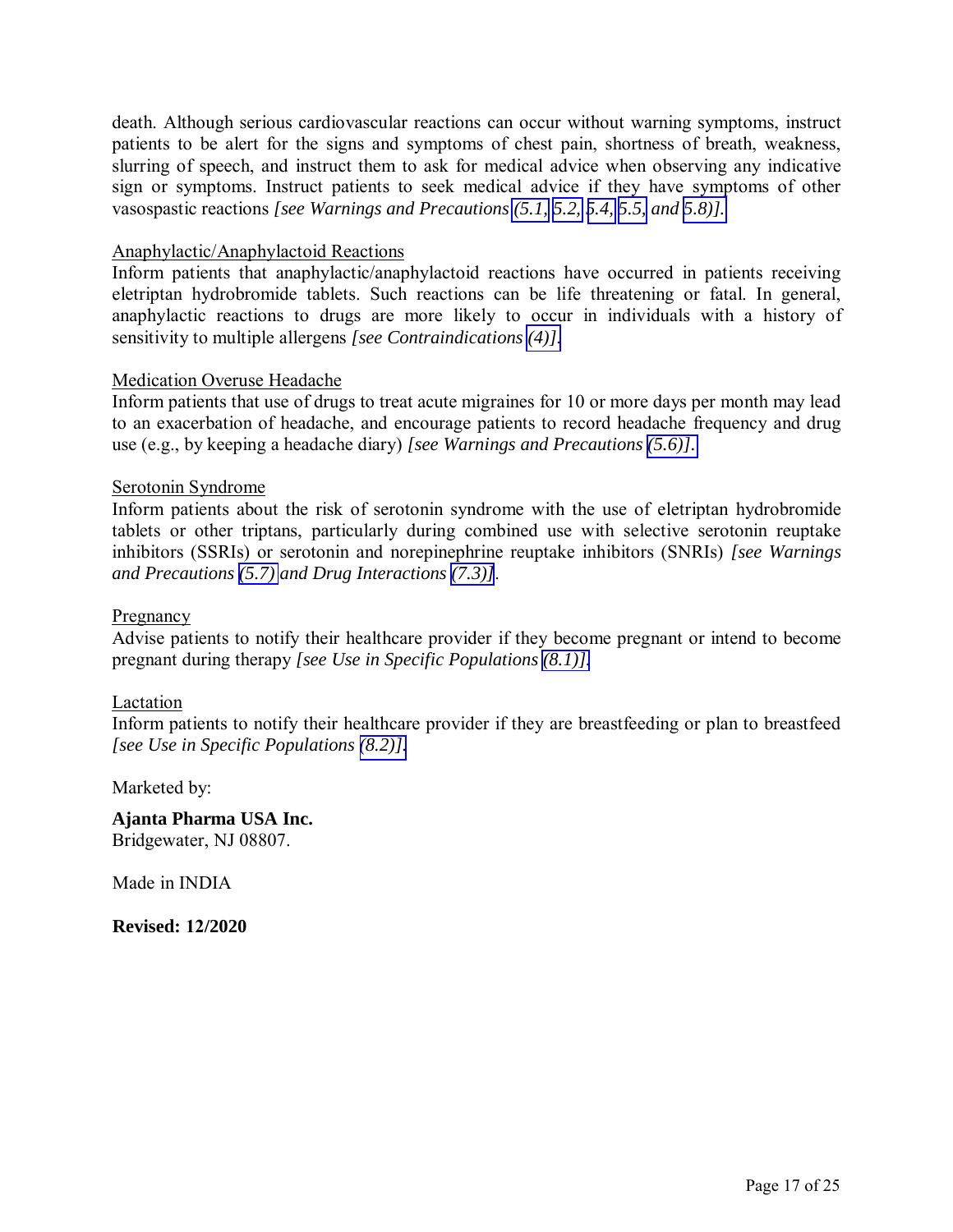## **Patient Information Eletriptan (EL e trip' tan) hydrobromide tablets**

<span id="page-17-0"></span>Please read this information before you start taking eletriptan hydrobromide tablets and each time you get a refill. There may be new information. This information does not take the place of talking with your doctor about your medical condition or your treatment.

### **What is the most important information I should know about eletriptan hydrobromide tablets?**

**Eletriptan hydrobromide tablets can cause serious side effects, including:** 

**Heart attack and other heart problems. Heart problems may lead to death.** 

**Stop taking eletriptan hydrobromide tablets and get emergency medical help right away if you have any of the following symptoms of a heart attack:** 

- discomfort in the center of your chest that lasts for more than a few minutes, or that goes away and comes back
- chest pain or chest discomfort that feels like an uncomfortable heavy pressure, squeezing, fullness, or pain
- pain or discomfort in your arms, back, neck, jaw, or stomach
- shortness of breath with or without chest discomfort
- breaking out in a cold sweat
- nausea or vomiting
- feeling lightheaded

Eletriptan hydrobromide tablets are not for people with risk factors for heart disease unless a heart exam is done and shows no problem. You have a higher risk for heart disease if you:

- have high blood pressure
- have high cholesterol levels
- smoke
- are overweight
- have diabetes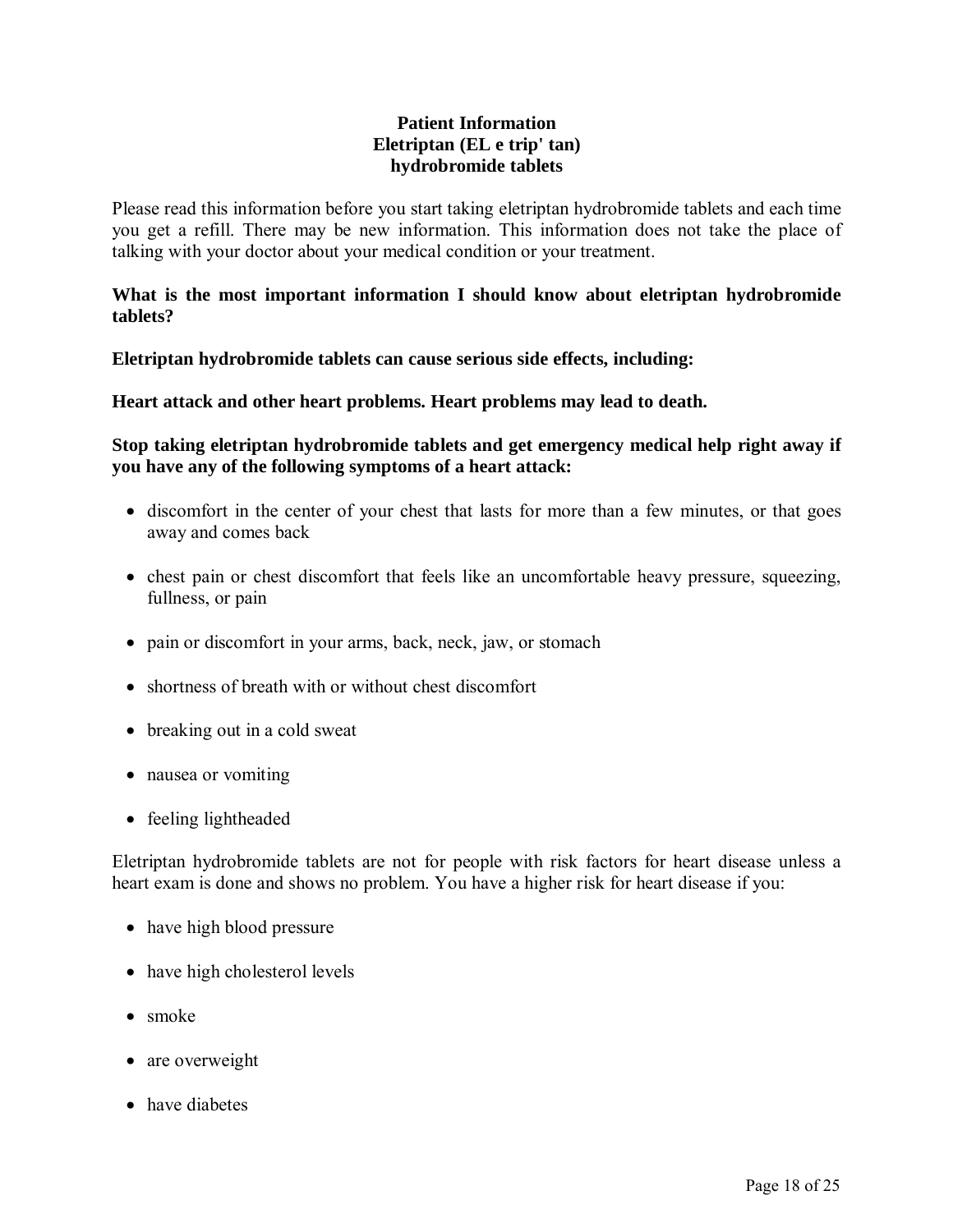- have a family history of heart disease
- are a female who has gone through menopause
- are a male over age 40

**Serotonin syndrome**. Serotonin syndrome is a serious and life-threatening problem that can happen in people taking eletriptan hydrobromide tablets, especially if eletriptan hydrobromide tablets are taken with antidepressant medicines called selective serotonin reuptake inhibitors (SSRIs) or serotonin and norepinephrine reuptake inhibitors (SNRIs).

Ask your doctor or pharmacist for a list of these medicines if you are not sure.

Call your doctor right away if you have any of the following symptoms of serotonin syndrome:

- mental changes such as seeing things that are not there (hallucinations), agitation, or coma
- fast heartheat
- changes in blood pressure
- high body temperature
- tight muscles
- trouble walking
- nausea, vomiting, or diarrhea

### **What are eletriptan hydrobromide tablets?**

Eletriptan hydrobromide tablets are prescription medicine used to treat acute migraine headaches with or without aura in adults.

Eletriptan hydrobromide tablets are for people who have been diagnosed with migraine headaches.

Eletriptan hydrobromide tablets are not used to prevent or decrease the number of migraine headaches you have.

It is not known if eletriptan hydrobromide tablets are safe and effective to treat cluster headaches.

It is not known if eletriptan hydrobromide tablets are safe and effective in children.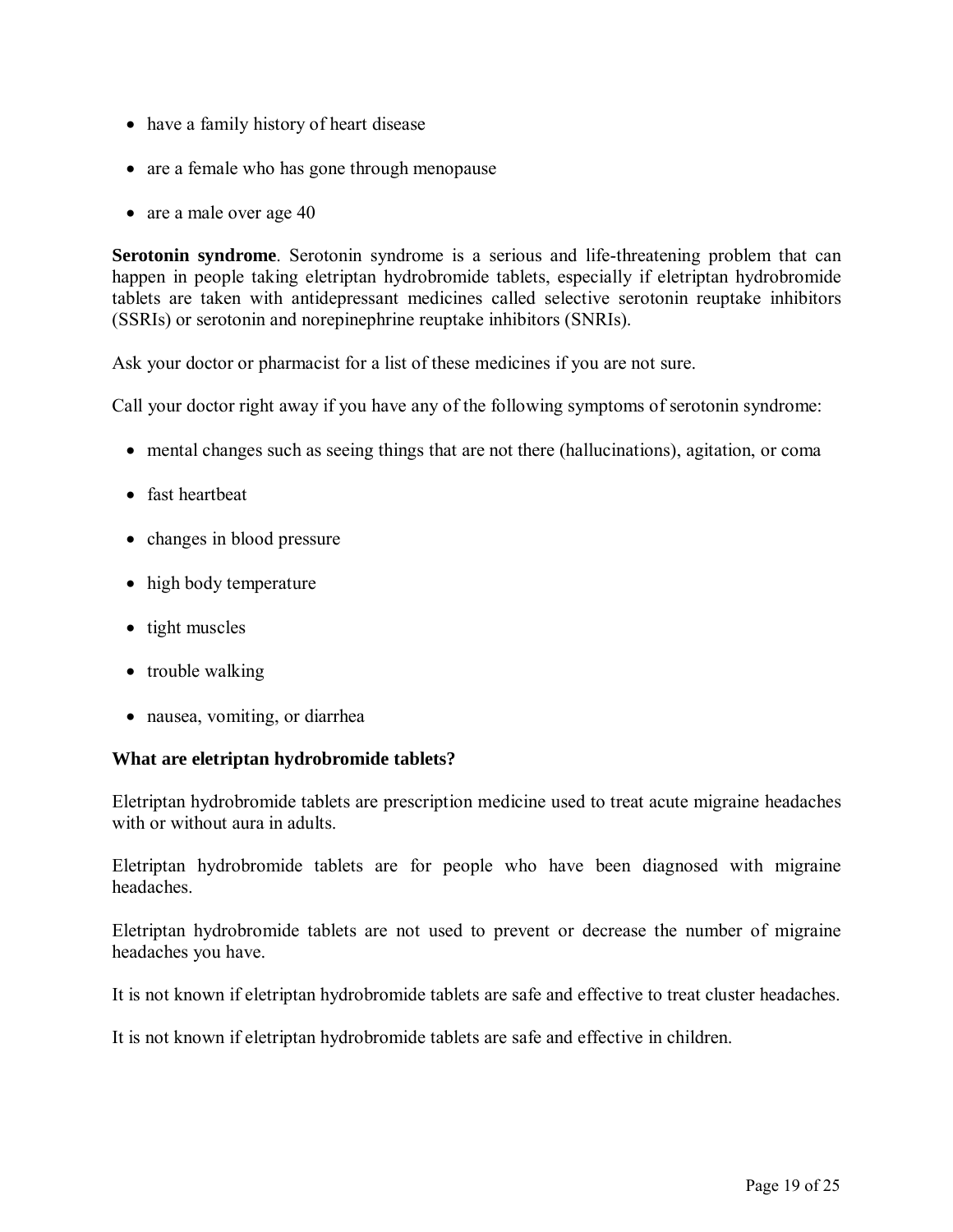## **Who should not take eletriptan hydrobromide tablets?**

### **Do not take eletriptan hydrobromide tablets if you:**

- have heart problems or a history of heart problems
- have or have had a stroke or problems with your blood circulation
- have hemiplegic or basilar migraines. If you are not sure if you have these types of migraines, ask your doctor
- have narrowing of the blood vessels in your legs, arms, stomach, or kidney (peripheral vascular disease)
- have ischemic bowel disease
- have uncontrolled high blood pressure
- have taken any of the following medicines in the last 24 hours:
	- other "triptans" or triptan combination products such as:
		- almotriptan  $(Axert^{\circledR})$ • sumatriptan and naproxen sodium, (Treximet® )
		- frovatriptan (Frova®) ) ● zolmitriptan (Zomig<sup>®</sup>)
		- rizatriptan (Maxalt®)

• naratriptan (Amerge®)

- sumatriptan (Imitrex®)
- ergotamines such as
	- Bellergal- $S^{\otimes}$ • Ergomar<sup>®</sup>
	- Cafergot<sup>®</sup> • Wigraine<sup>®</sup>
- dihydroergotamines such as:
	- D.H.E.  $45^{\circledR}$  or Migranal<sup>®</sup> or methysergide (Sansert<sup>®</sup>)
- have taken the following medicines within the last 72 hours: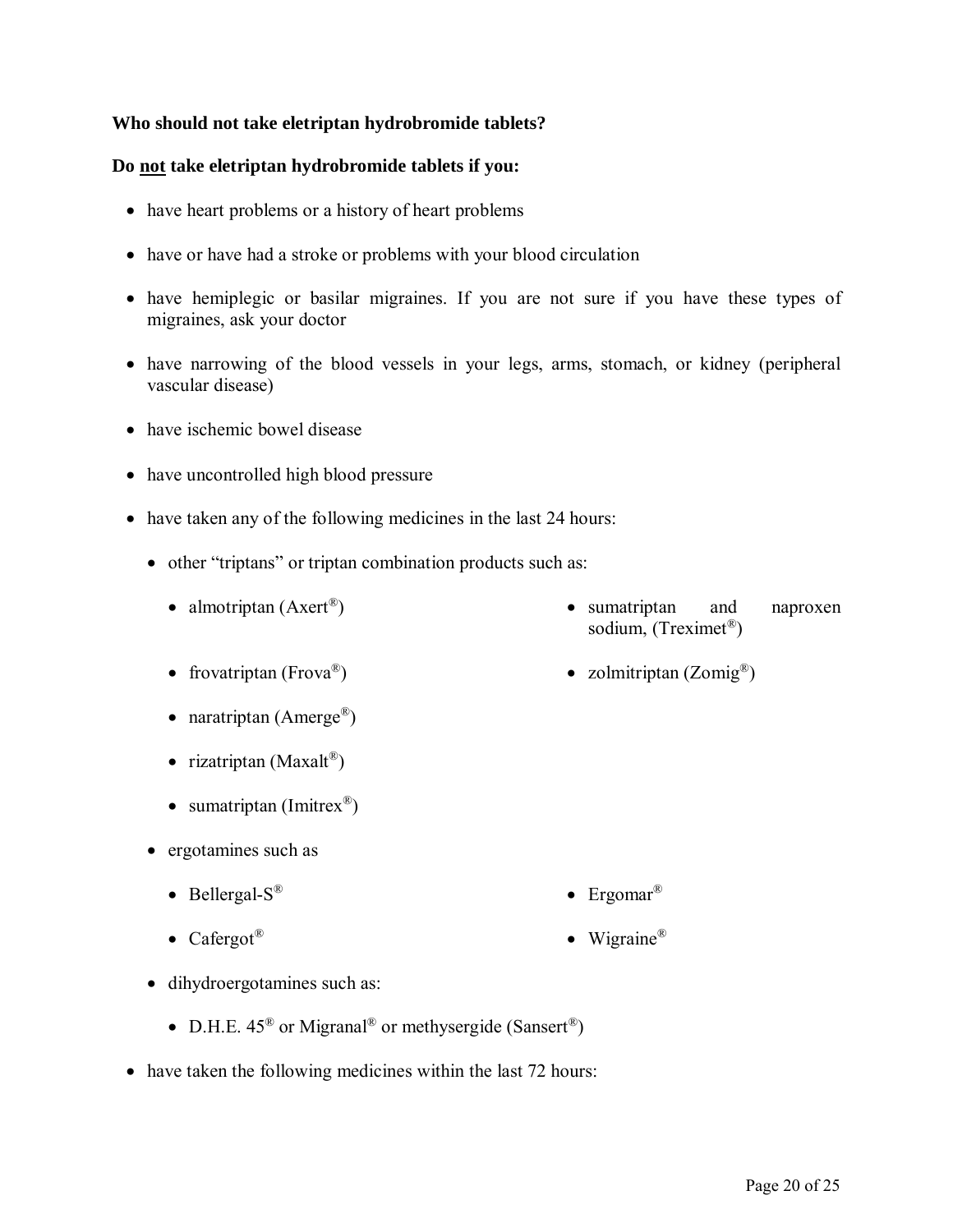- ketoconazole (Nizoral<sup>®</sup>)
- itraconazole (Sporanox<sup>®</sup>)
- nefazodone (Serzone<sup>®</sup>)
- troleandomycin  $(TAO^@)$
- ) clarithromycin (Biaxin<sup>®</sup>)
- ) ritonavir (Norvir<sup>®</sup>)
- ) nelfinavir (Viracept® )
- are allergic to eletriptan or any of the ingredients in eletriptan hydrobromide tablets. See the [end of this leaflet](#page-23-0) for a complete list of ingredients in eletriptan hydrobromide tablets.

## **What should I tell my doctor before taking eletriptan hydrobromide tablets?**

Before you take eletriptan hydrobromide tablets, tell your doctor if you:

- have heart problems or family history of heart problems or stroke
- have high blood pressure
- have high cholesterol
- have diabetes
- smoke
- are overweight
- are a female who has gone through menopause
- have kidney problems
- have liver problems
- are pregnant or plan to become pregnant. It is not known if eletriptan hydrobromide tablets will harm your unborn baby.
- are breastfeeding or plan to breastfeed. Eletriptan hydrobromide passes into your breast milk and may harm your baby. Talk to your doctor about the best way to feed your baby if you take eletriptan hydrobromide tablets.

**Tell your doctor about all the medicines you take**, including prescription and over-the-counter medicines, vitamins, and herbal supplements. Your doctor will decide if you can take eletriptan hydrobromide tablets with your other medicines. Eletriptan hydrobromide tablets and other medicines may affect each other causing side effects.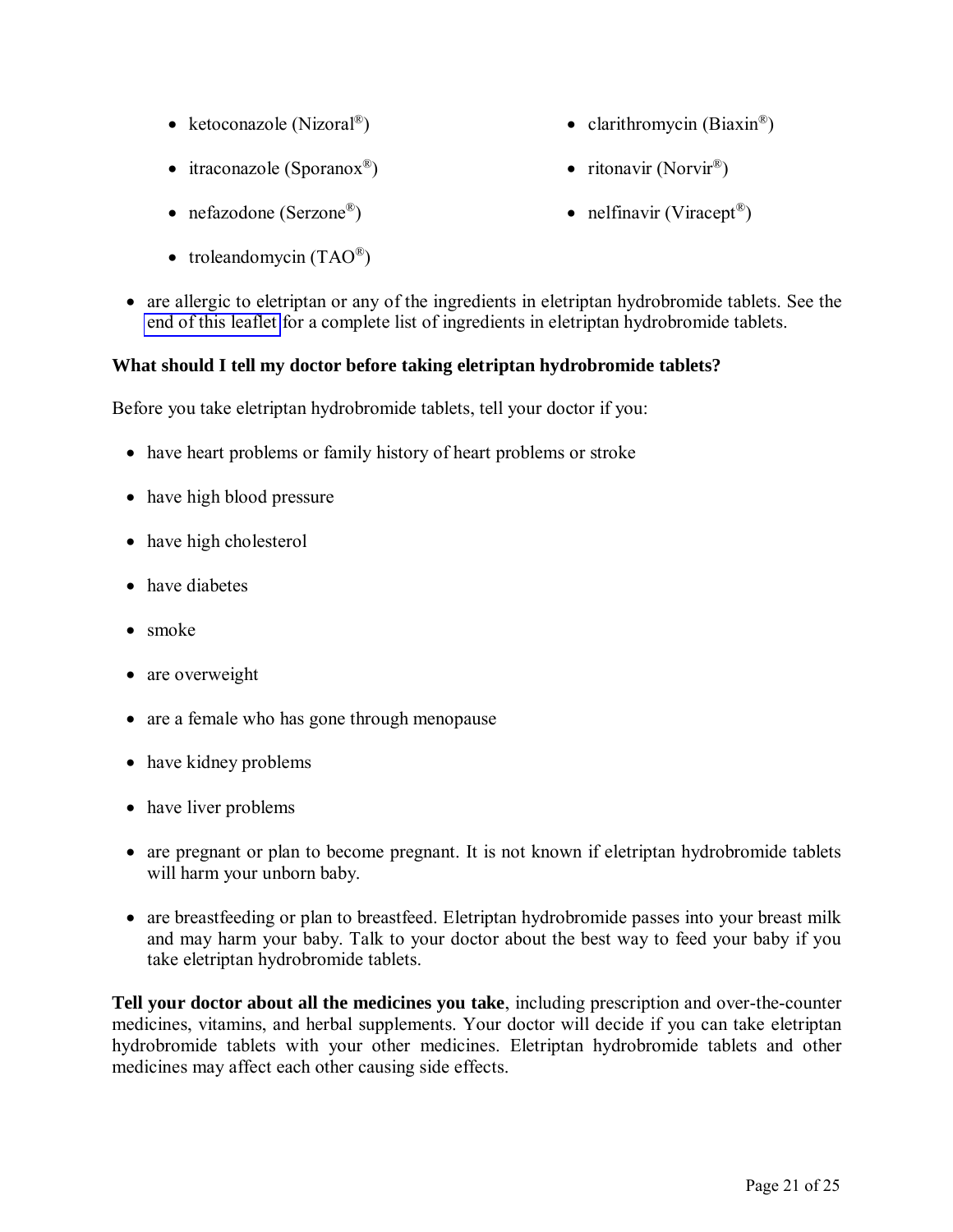**Especially tell your doctor if you** take anti-depressant medicines called:

- selective serotonin reuptake inhibitors (SSRIs)
- serotonin and norepinephrine reuptake inhibitors (SNRIs)

Ask your doctor or pharmacist for a list of these medicines if you are not sure.

Know the medicines you take. Keep a list of them to show your doctor or pharmacist when you get a new medicine.

## **How should I take eletriptan hydrobromide tablets?**

- Take eletriptan hydrobromide tablets exactly as your doctor tells you to take it.
- Your doctor will tell you how much eletriptan hydrobromide tablets to take and when to take it.
- Your doctor may change your dose if needed. Do not change your dose without first talking to your doctor.
- Take 1 eletriptan hydrobromide tablet as soon as you feel a migraine coming on.
- If you do not get any relief after your first eletriptan hydrobromide tablet, do not take a second tablet without first talking with your doctor.
- If your headache comes back or you only get some relief from your headache, you can take a second tablet 2 hours after the first tablet.
- Do not take more than a total of 80 mg of eletriptan hydrobromide tablets in a 24-hour period.
- If you take too much eletriptan hydrobromide tablets, call your doctor or go to the nearest hospital emergency room right away.
- You should write down when you have headaches and when you take eletriptan hydrobromide tablets so you can talk to your doctor about how well eletriptan hydrobromide tablets are working for you.

### **What should I avoid while taking eletriptan hydrobromide tablets?**

Eletriptan hydrobromide tablets can cause dizziness, weakness, or drowsiness. If you have these symptoms, do not drive a car, use machinery, or do anything where you need to be alert.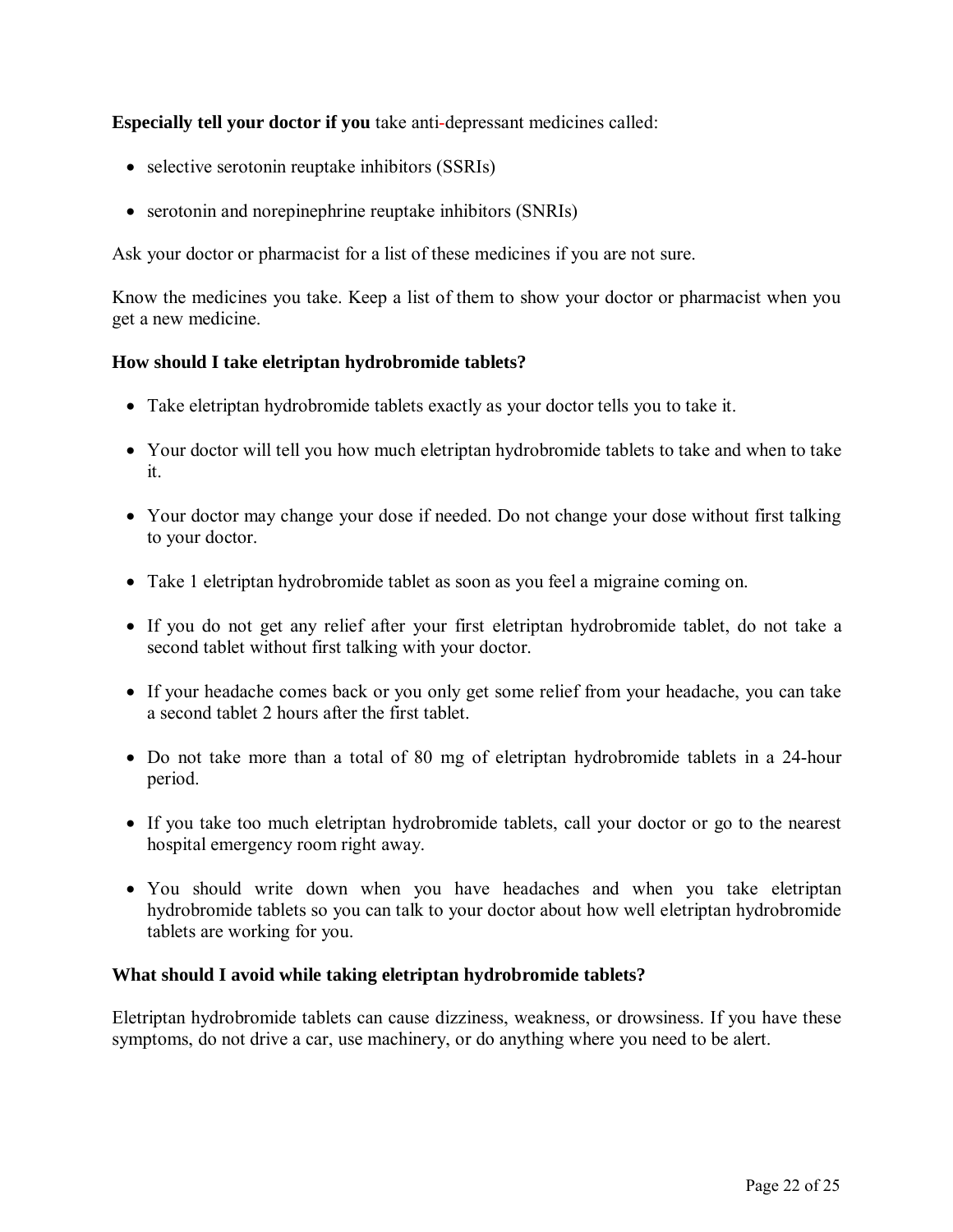## **What are the possible side effects of eletriptan hydrobromide tablets?**

**Eletriptan hydrobromide tablets may cause serious side effects.** See "What is the most important information I should know about eletriptan hydrobromide tablets?"

**These serious side effects include:** 

- **changes in color or sensation in your fingers and toes (Raynaud's syndrome)**
- **stomach and intestinal problems (gastrointestinal and colonic ischemic events).** Symptoms of gastrointestinal and colonic ischemic events include:
	- sudden or severe stomach pain
	- stomach pain after meals
	- weight loss
	- nausea or vomiting
	- constipation or diarrhea
	- bloody diarrhea
	- fever
- **problems with blood circulation to your legs and feet (peripheral vascular ischemia).** Symptoms of peripheral vascular ischemia include:
	- cramping and pain in your legs or hips
	- feeling of heaviness or tightness in your leg muscles
	- burning or aching pain in your feet or toes while resting
	- numbness, tingling, or weakness in your legs
	- cold feeling or color changes in 1 or both legs or feet
- **medication overuse headaches.** Some people who take too many eletriptan **hydrobromide** tablets may have worse headaches (medication overuse headache). If your headaches get worse, your doctor may decide to stop your treatment with eletriptan hydrobromide tablets.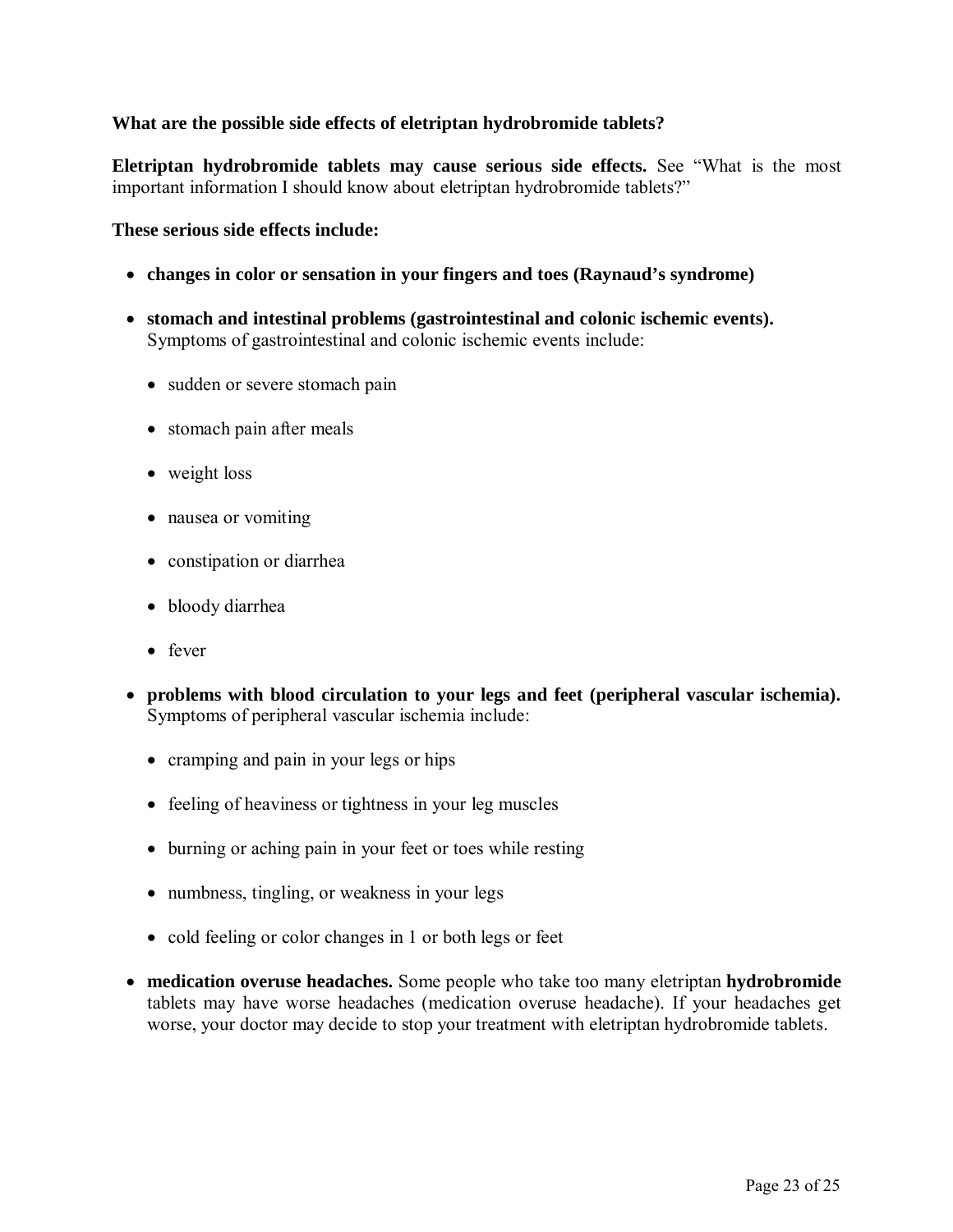<span id="page-23-0"></span>The most common side effects of eletriptan hydrobromide tablets include:

- dizziness
- nausea
- weakness
- tiredness
- drowsiness

Tell your doctor if you have any side effect that bothers you or that does not go away. These are not all the possible side effects of eletriptan hydrobromide tablets. For more information, ask your doctor or pharmacist.

Call your doctor for medical advice about side effects. You may report side effects to FDA at 1-800-FDA-1088.

### **How should I store eletriptan hydrobromide tablets?**

 Store eletriptan hydrobromide tablets at room temperature between 68°F to 77°F (20°C to  $25^{\circ}$ C).

#### **General information about the safe and effective use of eletriptan hydrobromide tablets**

Medicines are sometimes prescribed for conditions that are not mentioned in patient information leaflets. Do not use eletriptan hydrobromide tablets for a condition for which it was not prescribed. Do not give eletriptan hydrobromide tablets to other people, even if they have the same symptoms you have. It may harm them.

This Patient Information summarizes the most important information about eletriptan hydrobromide tablets. If you would like more information about eletriptan hydrobromide tablets, talk with your doctor. You can ask your doctor or pharmacist for information on eletriptan hydrobromide tablets that is written for health professionals.

For more information, contact **Ajanta Pharma USA Inc. at 855-664-7744**.

### **What are the ingredients in eletriptan hydrobromide tablets?**

Active ingredient: eletriptan hydrobromide

Inactive ingredients: microcrystalline cellulose, lactose monohydrate, croscarmellose sodium, magnesium stearate, titanium dioxide, hypromellose, triacetin, and FD&C Yellow No. 6 aluminum lake.